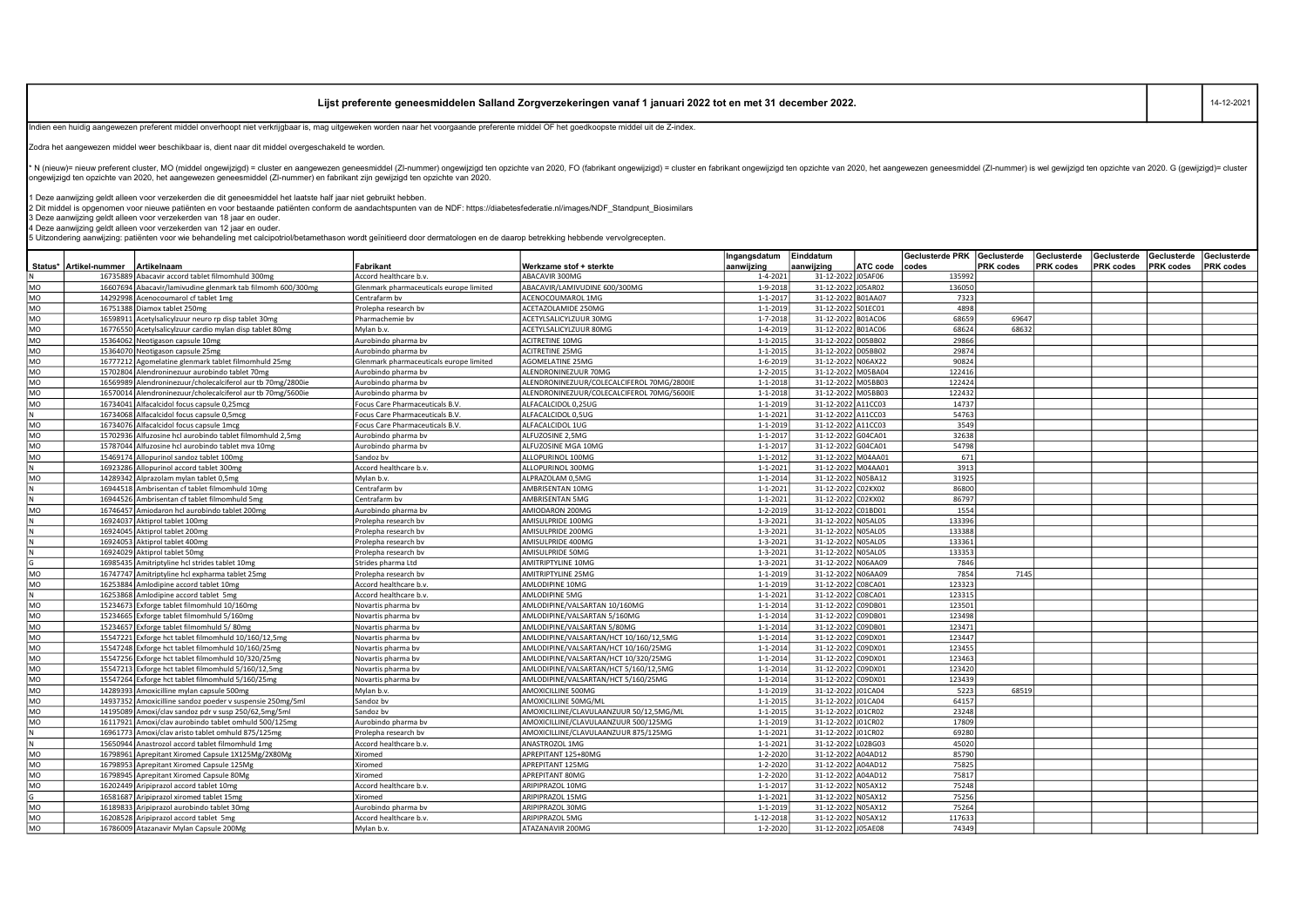| MO              | 16786017 Atazanavir Mylan Capsule 300Mg                      | Mylan b.v.                              | ATAZANAVIR 300MG                                | $1 - 2 - 2020$ | 31-12-2022 J05AE08           | 86479  |        |        |        |  |
|-----------------|--------------------------------------------------------------|-----------------------------------------|-------------------------------------------------|----------------|------------------------------|--------|--------|--------|--------|--|
| N               | 15758796 Atenolol actavis tablet 100mg                       | Aurobindo pharma bv                     | ATENOLOL 100MG                                  | $1 - 2 - 2021$ | 31-12-2022<br>C07AB03        | 3352   |        |        |        |  |
| N               | 15758761 Atenolol actavis tablet 25mg                        | Aurobindo pharma bv                     | ATENOLOL 25MG                                   | $1 - 1 - 2021$ | 07AB03<br>31-12-2022         | 33103  |        |        |        |  |
| N               | 15758788 Atenolol actavis tablet 50mg                        | Aurobindo pharma bv                     | ATENOLOL 50MG                                   | 1-1-2021       | 07AB03<br>31-12-202          | 15822  |        |        |        |  |
| MO              | 15155196 Atenolol/chloortalidon sandoz tablet 50/12,5mg      | Sandoz bv                               | ATENOLOL/CHLOORTALIDON 50/12,5MG                | $1 - 1 - 2012$ | 31-12-2022<br>07CB03         | 20265  |        |        |        |  |
|                 |                                                              |                                         |                                                 |                |                              |        |        |        |        |  |
| MO              | 16813375 Atomoxetine Accord Capsule 100Mg                    | Accord healthcare b.v.                  | <b>ITOMOXETINE 100MG</b>                        | $1 - 2 - 2020$ | 31-12-2022<br>N06BA09        | 105309 | 197742 |        |        |  |
| MO              | 16812387 Atomoxetine Accord Capsule 10Mg                     | Accord healthcare b.v.                  | <b>ATOMOXETINE 10MG</b>                         | $1 - 2 - 2020$ | N06BA09<br>31-12-2022        | 76708  | 197734 |        |        |  |
| MO              | 16813030 Atomoxetine Accord Capsule 18Mg                     | Accord healthcare b.v.                  | <b>ATOMOXETINE 18MG</b>                         | 1-2-2020       | 31-12-2022<br>N06BA09        | 76716  | 197750 |        |        |  |
| MO              | 16813324 Atomoxetine Accord Capsule 25Mg                     | Accord healthcare b.v.                  | <b>ATOMOXETINE 25MG</b>                         | $1 - 2 - 2020$ | 31-12-2022<br>N06BA09        | 76724  | 197769 |        |        |  |
| MO              | 16802799 Atomoxetine Accord Capsule 40Mg                     | Accord healthcare b.v.                  | ATOMOXETINE 40MG                                | $1 - 2 - 2020$ | 31-12-2022<br><b>N06BA09</b> | 76732  | 197777 |        |        |  |
| MO              | 16813359 Atomoxetine Accord Capsule 60Mg                     | Accord healthcare b.v.                  | <b>ATOMOXETINE 60MG</b>                         | $1 - 2 - 2020$ | 31-12-2022<br>N06BA09        | 76740  | 19778  |        |        |  |
| MO              | 16813367 Atomoxetine Accord Capsule 80Mg                     | Accord healthcare b.v                   | ATOMOXETINE 80MG                                | 1-2-2020       | N06BA09<br>31-12-2022        | 89494  | 197793 |        |        |  |
| MO              | 15950727 Atorvastatine sun tablet filmomhuld 10mg            | Sun pharmaceutical industries europe bv | ATORVASTATINE 10MG                              | $1 - 1 - 2019$ | C10AA05<br>31-12-2022        | 98604  | 98779  |        |        |  |
| MO              |                                                              |                                         |                                                 |                |                              | 98612  | 9878   |        |        |  |
|                 | 15950735 Atorvastatine sun tablet filmomhuld 20mg            | Sun pharmaceutical industries europe bv | ATORVASTATINE 20MG                              | $1 - 1 - 2019$ | C10AA05<br>31-12-2022        |        |        |        |        |  |
| MO              | 16580060 Atorvastatine xiromed tablet filmomhuld 40mg        | Xiromed                                 | ATORVASTATINE 40MG                              | $1 - 1 - 2019$ | 31-12-2022<br>C10AA05        | 98620  |        |        |        |  |
| MO              | 16315413 Atorvastatine sun tablet filmomhuld 80mg            | Sun pharmaceutical industries europe bv | ATORVASTATINE 80MG                              | $1 - 1 - 2017$ | 31-12-2022<br>10AA05         | 98639  |        |        |        |  |
| MO              | 16654471 Atovaquon glenmark suspensie 150mg/ml               | Glenmark pharmaceuticals europe limited | ATOVAQUON 150MG/MI                              | $1 - 1 - 2019$ | 31-12-2022<br>P01AX06        | 47147  |        |        |        |  |
| ${\sf N}$       | 15864138 Atovaquon/proguanil mylan tablet filmomh 250/100mg  | Mylan b.v.                              | ATOVAQUON/PROGUANIL 250/100MG                   | $1 - 1 - 2021$ | P01BB51<br>31-12-2022        | 54771  |        |        |        |  |
| N               | 14325322 Azathioprine mylan tablet 25mg                      | Mylan b.v.                              | <b>AZATHIOPRINE 25MG</b>                        | $1 - 1 - 2021$ | 31-12-2022<br>04AX01         | 26840  |        |        |        |  |
| MO              | 14325330 Azathioprine mylan tablet 50mg                      | Mylan b.v.                              | <b>AZATHIOPRINE 50MG</b>                        | $1 - 7 - 201$  | 04AX01<br>31-12-2022         | 5681   |        |        |        |  |
| MO              | 15218813 Azitromycine sandoz tablet omhuld 250mg             | Sandoz bv                               | AZITROMYCINE 250MG                              | $1 - 7 - 201$  | 31-12-2022<br>01FA10         | 114995 |        |        |        |  |
|                 |                                                              |                                         |                                                 |                |                              |        |        |        |        |  |
| MO              | 15141152 Azitromycine sandoz poeder v suspensie 200mg/5ml    | Sandoz by                               | AZITROMYCINE 40MG/MI                            | $1 - 1 - 2019$ | 31-12-2022<br>01FA10         | 115010 |        |        |        |  |
| N               | 16628578 Azitromycine aurobindo tablet omhuld 500mg          | Aurobindo pharma by                     | AZITROMYCINE 500MG                              | $1 - 1 - 2021$ | J01FA10<br>31-12-2022        | 115002 |        |        |        |  |
| MO              | 14278359 Baclofen mylan tablet 10mg                          | Mylan b.v.                              | <b>BACLOFEN 10MG</b>                            | 1-11-2015      | M03BX01<br>31-12-2022        | 2607   |        |        |        |  |
| MO              | 14320029 Beclometason nevel sandoz neussp 50mcg/do fl 200do  | Sandoz by                               | BECLOMETASON 50UG/DO 200DO neusspray            | $1 - 1 - 2013$ | 31-12-2022<br>R01AD01        | 21865  |        |        |        |  |
| MO              | 16253841 Betahistine 2hcl accord tablet 16mg                 | Accord healthcare b.v.                  | <b>BETAHISTINE 16MG</b>                         | 1-1-2019       | 31-12-2022<br><b>N07CA01</b> | 27413  |        |        |        |  |
| MO              | 16253833 Betahistine 2hcl accord tablet 8mg                  | Accord healthcare b.v.                  | <b>BETAHISTINE 8MG</b>                          | $1 - 1 - 2017$ | 31-12-2022<br><b>N07CA01</b> | 1309   |        |        |        |  |
| N               |                                                              | Glaxosmithkline b.v.                    | BETAMETHASON 1MG/G                              | 1-10-2021      | 31-12-2022<br>D07AC01        | 4103   |        |        |        |  |
|                 | 12106216 Betnelan zalf 1mg/g                                 |                                         |                                                 |                |                              |        |        |        |        |  |
| FO              | 16990374 Betamethason xiromed opl voor cutaan gebr 1mg/ml    | Xiromed                                 | <b>TAMETHASON 1MG/M</b>                         | 1-4-2021       | 31-12-2022<br>D07AC01        | 1465   | 45284  | 199079 |        |  |
| FO              | 16975693 Betamethason xiromed opl voor cutaan gebr 1mg/ml    | Xiromed                                 | <b>TAMETHASON 1MG/ML</b>                        | 1-9-2021       | 31-12-2022<br>D07AC01        | 1465   | 45284  | 19907  |        |  |
| MO              | 16231392 Calcipotriol/betamethason sdz zalf 50mcg/0,5mg/g 5) | Sandoz bv                               | TAMETHASON/CALCIPOTRIOL 0,5MG/50UG/G 5          | $1 - 1 - 201$  | 31-12-2022<br>D05AX52        | 69167  | 133329 |        |        |  |
| MO              | 16231406 Calcipotriol/betamethason sdz zalf 50mcg/0,5mg/g 5) | Sandoz by                               | <b>TAMETHASON/CALCIPOTRIOL 0 5MG/50LIG/G 5)</b> | $1 - 1 - 2019$ | 31-12-2022<br>D05AX52        | 69167  | 133329 |        |        |  |
| MO              | 16164474 Bicalutamide aurobindo tablet filmomhuld 150mg      | Aurobindo pharma bv                     | BICALUTAMIDE 150MG                              | $1 - 1 - 201$  | 02BB03<br>31-12-2022         | 86614  |        |        |        |  |
| MO              | 15474828 Bicalutamide accord tablet filmomhuld 50mg          | Accord healthcare b.v.                  | <b>BICALUTAMIDE 50MG</b>                        | $1 - 1 - 2014$ | 02BB03<br>31-12-2022         | 42005  |        |        |        |  |
|                 | 16884000 Bimatoprost mylan oogdruppels 0,1mg/ml flacon 3ml   | Mylan b.v.                              | BIMATOPROST 0,1MG/ML                            | 1-7-2021       | 31-12-2022<br>S01EE03        | 92681  | 210447 |        |        |  |
|                 | 16932420 Bisoprololfumaraat 1A Pharma tablet 1,25mg          | 1A Pharma                               | BISOPROLOL 1,25MG                               | $1 - 1 - 2021$ | 31-12-2022<br>C07AB07        | 96946  |        |        |        |  |
|                 |                                                              |                                         |                                                 |                |                              |        |        |        |        |  |
|                 | 15816893 Bisoprololfumaraat aurobindo tablet filmomh 10m     | Aurobindo pharma bv                     | BISOPROLOL 10MG                                 | $1 - 1 - 2021$ | 31-12-2022<br>C07AB07        | 25542  |        |        |        |  |
| MO              | 16288327 Bisoprololfumaraat deco aurob tabl filmomh 2.5mg    | Aurobindo pharma by                     | <b>BISOPROLOL 2.5MG</b>                         | $1 - 1 - 2017$ | 31-12-2022<br>C07AB07        | 71323  |        |        |        |  |
| $\overline{MQ}$ | 16746465 Bisoprololfumaraat aurobindo tablet filmomh 5mg     | Aurobindo pharma by                     | <b>BISOPROLOL 5MG</b>                           | 1-2-2019       | 07AB07<br>31-12-2022         | 25534  |        |        |        |  |
| <b>MO</b>       | 16744411 Bosentan accord tablet filmomhuld 125mg             | Accord healthcare b.v                   | BOSENTAN 125MG                                  | $1 - 1 - 201$  | C02KX01<br>31-12-2022        | 67377  |        |        |        |  |
| MO              | 16744403 Bosentan accord tablet filmomhuld 62,5mg            | Accord healthcare b.v.                  | BOSENTAN 62,5MG                                 | $1 - 1 - 201$  | 31-12-2022<br>C02KX01        | 67369  |        |        |        |  |
| MO              | 15402215 Brimonidinetartraat mylan oogdr 2mg/ml fl 5ml       | Mylan b.v.                              | BRIMONIDINE 2MG/ML FL 5ML                       | $1 - 9 - 201$  | 31-12-2022<br>S01EA05        | 50237  |        |        |        |  |
| MO              | 16118391 Brinzolamide Sandoz oogdruppels 10MG/ML Flacon 5ML  | Sandoz bv                               | BRINZOLAMIDE 10MG/ML 5ML                        | $1 - 2 - 201$  | 31-12-2022<br>S01EC04        | 72877  | 21226: |        |        |  |
|                 |                                                              |                                         |                                                 |                | R03AK07                      | 66451  | 86223  | 124176 | 131164 |  |
|                 | 16241622 Bufoler easyhaler inhpdr 160/4,5mcg 120do 1)        | Orion pharma byba                       | BUDESO/FORMO 160/4,5UG/DO(=160/4,5UG)120D 1)    | $1 - 1 - 2021$ | 31-12-2022                   |        |        |        |        |  |
|                 | 16241665 Bufoler easyhaler inhpdr 320/9mcg 60do 1)           | Orion pharma bvba                       | BUDESO/FORMO 320/9UG/DO (=320/9UG) 60DO 1)      | $1 - 1 - 2021$ | 31-12-202<br><b>R03AK07</b>  | 70335  | 124184 | 131172 |        |  |
|                 | 15824373 Budesonide sandoz vernevelsusp 0,25mg/ml amp 2ml    | Sandoz by                               | BUDESONIDE 0,25MG/ML 2ML                        | $1 - 1 - 2021$ | 31-12-2022<br>R03BA02        | 34452  |        |        |        |  |
|                 | 15824365 Budesonide sandoz vernevelsusp 0,5mg/ml amp 2ml     | Sandoz by                               | BUDESONIDE 0,5MG/ML 2ML                         | $1 - 1 - 2021$ | R03BA02<br>31-12-202         | 35424  |        |        |        |  |
| FO              | 17023513 Budesonide aurobin nevel neusspray 100mcg/do 200do  | Aurobindo pharma bv                     | BUDESONIDE 100UG/DO                             | $1 - 7 - 2021$ | 31-12-2022<br><b>RO1AD05</b> | 32727  |        |        |        |  |
| MO              | 15731359 Budesonide focus nevel neusspray 50mcg/do 200do     | Focus Care Pharmaceuticals B.V          | BUDESONIDE 50UG/DO                              | 1-9-2021       | R01AD05<br>31-12-2022        | 24554  |        |        |        |  |
| N               | 16058054 Bumetanide sandoz tablet 1mg                        | Sandoz by                               | <b>BUMETANIDE 1MG</b>                           | $1 - 1 - 2021$ | C03CA02<br>31-12-2022        | 4219   |        |        |        |  |
|                 | 14317788 Bumetanide sandoz tablet 2mg                        | Sandoz bv                               | <b>BUMETANIDE 2MG</b>                           | $1 - 1 - 2021$ | C03CA02<br>31-12-2022        | 43508  |        |        |        |  |
| MO              | 16521021 Buprenorfine glenmark pleister transderm 10mcg/uur  | Glenmark pharmaceuticals europe limited | BUPRENORFINE 10UG/UUR                           | $1 - 7 - 201$  | 31-12-2022<br>NO2AE01        | 89419  |        |        |        |  |
|                 |                                                              |                                         |                                                 |                |                              |        |        |        |        |  |
| MO              | 16521048 Buprenorfine glenmark pleister transderm 20mcg/uur  | Glenmark pharmaceuticals europe limited | BUPRENORFINE 20UG/UUR                           | $1 - 7 - 201$  | 31-12-2022<br>N02AE01        | 89435  |        |        |        |  |
| MO              | 15840263 Buprenorfine sun pleister transderm 35mcg/uur       | Sun pharmaceutical industries europe bv | BUPRENORFINE 35UG/UUR                           | $1 - 1 - 2013$ | 31-12-2022<br>N02AE01        | 76643  |        |        |        |  |
| MO              | 15840271 Buprenorfine sun pleist transderm 52,5mcg/uur       | Sun pharmaceutical industries europe bv | BUPRENORFINE 52,5UG/UUR                         | $1 - 1 - 2017$ | 31-12-2022 NO2AE01           | 76651  |        |        |        |  |
| MO              | 16521013 Buprenorfine glenmark pleister transderm 5mcg/uur   | Glenmark pharmaceuticals europe limited | <b>BUPRENORFINE 5UG/UUR</b>                     | 1-7-2017       | N02AE01<br>31-12-2022        | 89400  |        |        |        |  |
| MO              | 15840298 Buprenorfine sun pleister transderm 70mcg/uur       | Sun pharmaceutical industries europe bv | BUPRENORFINE 70UG/UUR                           | $1 - 1 - 2017$ | 31-12-2022 NO2AE01           | 76678  |        |        |        |  |
| MO              | 15649857 Suboxone tablet sublinguaal 2mg/0,5mg               | Indivior nederland b.v.                 | BUPRENORFINE/NALOXON 2/0,5MG                    | 1-11-2018      | 31-12-2022 NO7BC51           | 82155  |        |        |        |  |
| MO              | 15649865 Suboxone tablet sublinguaal 8mg/2mg                 | Indivior nederland b.v.                 | BUPRENORFINE/NALOXON 8/2MG                      | 1-11-2018      | 31-12-2022<br>N07BC51        | 82163  |        |        |        |  |
| MO              |                                                              | Sandoz by                               | BUPROPION MGA 150MG                             | 1-10-2019      | N06AX12<br>31-12-2022        | 82880  |        |        |        |  |
|                 | 16382250 Bupropion hcl sandoz retard tablet mga 150mg        |                                         |                                                 |                |                              |        |        |        |        |  |
| MO              | 15231232 Wellbutrin xr tablet mga 300mg                      | Glaxosmithkline b.v.                    | <b>BUPROPION MGA 300MG</b>                      | 1-12-2021      | N06AX12<br>31-12-2022        | 82899  |        |        |        |  |
| MO              | 13870610 Dostinex tablet 0,5mg                               | Pfizer bv                               | ABERGOLINE 0.5MG                                | $1 - 7 - 201$  | G02CB03<br>31-12-2022        | 37206  |        |        |        |  |
| MO              | 13988352 Dostinex tablet 0,5mg                               | Pfizer by                               | <b>ABERGOLINE 0.5M</b>                          | $1 - 7 - 201$  | 31-12-2022<br>G02CB03        | 37206  |        |        |        |  |
| MO              | 16674545 Tacal d3 kauwtablet 500mg/400ie munt                | Cheplapharm Arzneimittel GmbH (Takeda)  | CALCIUM MET VIT D EN/OF ANDERE MID 1,25G/440IE  | $1 - 1 - 201$  | 31-12-2022<br>A12AX          | 58807  | 54186  | 119687 |        |  |
| MO              | 16307852 Tacal d3 kauwtablet 500mg/800ie sinaasappel         | Cheplapharm Arzneimittel GmbH (Takeda)  | CALCIUM MET VIT D EN/OF ANDERE MID 1,25G/800IE  | $1 - 1 - 2017$ | 31-12-2022<br>A12AX          | 94145  | 99074  | 127655 |        |  |
| MO              | 15858804 Calci-boned3 orange kauwtablet 1000mg/880ie         | Will-pharma bv                          | CALCIUM MET VIT D EN/OF ANDERE MID 2,5G/880IE   | $1 - 1 - 2016$ | 31-12-2022<br>A12AX          | 103985 | 54194  | 88463  |        |  |
| MO              | 16591682 Candesartan cilexetil focus care tablet 16mg        | Focus Care Pharmaceuticals B.V.         | CANDESARTAN 16MG                                | 1-4-2018       | 31-12-2022<br>C09CA06        | 48410  |        |        |        |  |
| MO              |                                                              |                                         | ANDESARTAN 32MG                                 |                |                              | 76376  |        |        |        |  |
|                 | 16591690 Candesartan cilexetil focus care tablet 32mg        | Focus Care Pharmaceuticals B.V.         |                                                 | 1-4-2018       | 31-12-2022<br>09CA06         |        |        |        |        |  |
| N               | 16307682 Candesartan cilexetil auro tablet 4mg               | Aurobindo pharma bv                     | <b>CANDESARTAN 4MG</b>                          | $1 - 1 - 2021$ | 31-12-2022<br>09CA06         | 48399  |        |        |        |  |
| MO              | 16591674 Candesartan cilexetil focus care tablet 8mg         | Focus Care Pharmaceuticals B.V.         | <b>ANDESARTAN 8MG</b>                           | $1 - 4 - 2018$ | 31-12-2022<br>C09CA06        | 48402  |        |        |        |  |
| $\,$ N          | 16307984 Candesartan cilexetil/hct aurobindo tabl 16/12,5mg  | Aurobindo pharma bv                     | CANDESARTAN/HYDROCHLOORTHIAZIDE 16/12,5MG       | $1 - 1 - 2021$ | 31-12-2022 C09DA06           | 56170  |        |        |        |  |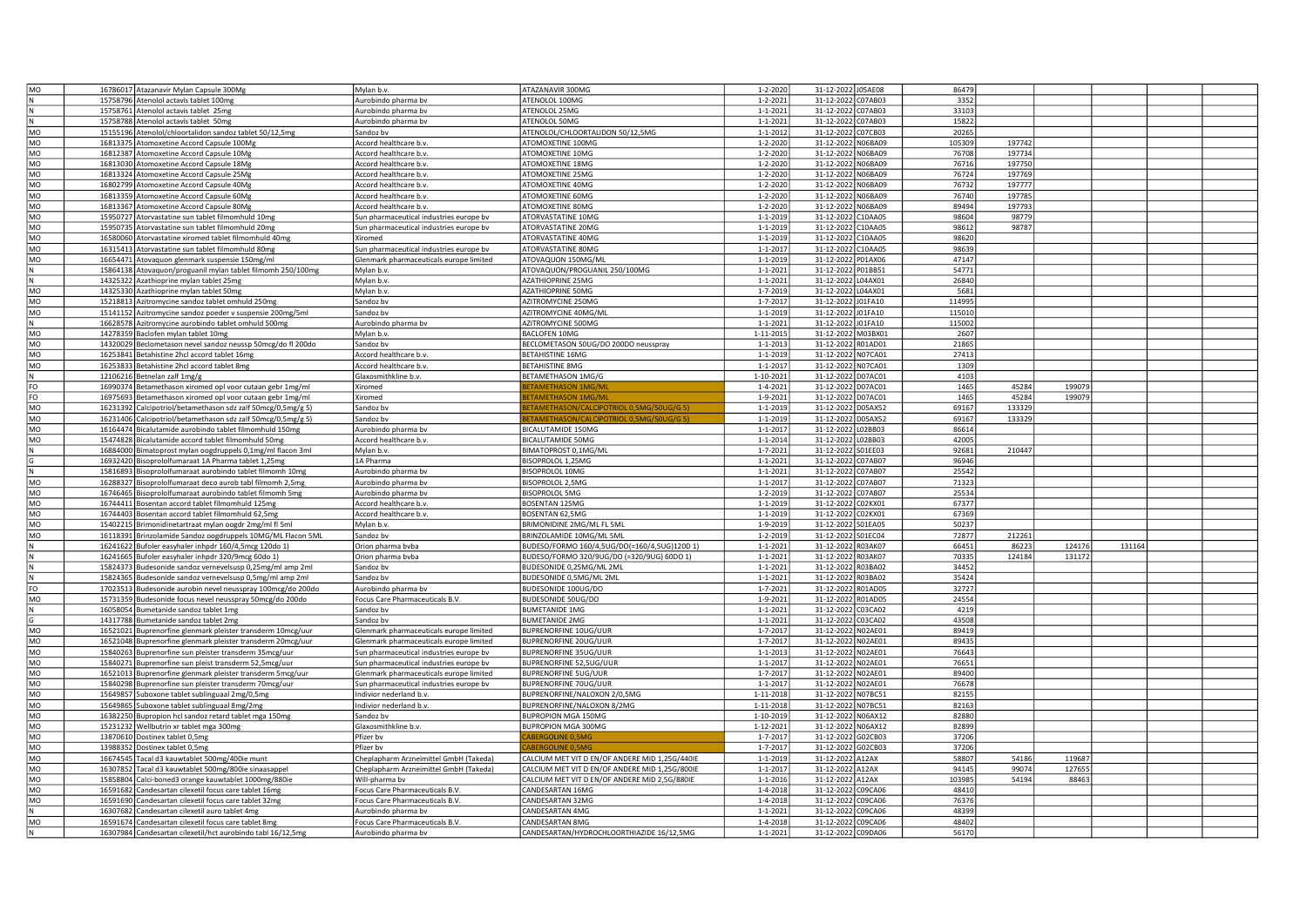|           | 17007178 Candesartan/HCTZ krka 8 mg/12,5 mg                 | Krka Belgium N.V.                       | CANDESARTAN/HYDROCHLOORTHIAZIDE 8/12,5MG            | $1 - 5 - 2021$ | 31-12-2022 C09CA06 | 101885 |        |  |  |
|-----------|-------------------------------------------------------------|-----------------------------------------|-----------------------------------------------------|----------------|--------------------|--------|--------|--|--|
| MO        | 14345013 Carbamazepine sandoz retard tablet mga 200mg 1)    | Sandoz by                               | CARBAMAZEPINE MGA 200MG 1)                          | $1 - 1 - 2019$ | 31-12-2022 N03AF01 | 25976  |        |  |  |
| MO        | 14345021 Carbamazepine sandoz retard tablet mga 400mg 1)    | Sandoz bv                               | CARBAMAZEPINE MGA 400MG 1)                          | 1-4-2018       | 31-12-2022 N03AF01 | 25984  |        |  |  |
| MO        | 14168731 Carbasalaatcalcium cardio mylan sachet 100mg       | Mylan b.v.                              | CARBASALAATCALCIUM 100MG                            | $1 - 1 - 2019$ | 31-12-2022 B01AC08 | 13072  | 52191  |  |  |
| MO        |                                                             | Recordat                                |                                                     | 1-12-2017      | 31-12-2022 A16AA05 | 81205  |        |  |  |
| MO        | 15204111 Carbaglu dispergeerbaar tablet 200mg               | Recordati                               |                                                     | 1-12-2017      | 31-12-2022 A16AA05 | 81205  |        |  |  |
|           | 15204138 Carbaglu dispergeerbaar tablet 200mg               |                                         |                                                     |                |                    |        |        |  |  |
| N         | 15213854 Carvedilol sandoz tablet 12,5mg                    | Sandoz bv                               | CARVEDILOL 12,5MG                                   | $1 - 1 - 2021$ | 31-12-2022 C07AG02 | 74241  |        |  |  |
|           | 15155773 Carvedilol sandoz tablet 25mg                      | Sandoz bv                               | ARVEDILOL 25MG                                      | $1 - 1 - 2021$ | 31-12-2022 C07AG02 | 41009  |        |  |  |
| MO        | 15213862 Carvedilol sandoz tablet 50mg                      | Sandoz bv                               | CARVEDILOL 50MG                                     | $1 - 1 - 2017$ | 31-12-2022 C07AG02 | 81817  |        |  |  |
| MO        | 15155765 Carvedilol sandoz tablet 6,25mg                    | Sandoz by                               | CARVEDILOL 6,25MG                                   | $1 - 1 - 2019$ | 31-12-2022 C07AG02 | 47864  |        |  |  |
| MO        | 16055802 Celecoxib cf capsule 100mg                         | Centrafarm bv                           | CELECOXIB 100MG                                     | 1-8-2015       | 31-12-2022 M01AH01 | 58998  |        |  |  |
| MO        | 16055810 Celecoxib cf capsule 200mg                         | Centrafarm bv                           | <b>ELECOXIB 200MG</b>                               | $1 - 8 - 2015$ | 31-12-2022 M01AH01 | 59005  |        |  |  |
| N         | 16409515 Cetirizine dihcl sanias tablet filmomhuld 10mg     | Aurobindo pharma bv                     | CETIRIZINE 10MG                                     | $1 - 1 - 2021$ | 31-12-2022 R06AE07 | 26298  |        |  |  |
| N         | 14217937 Chloortalidon apotex tablet 25mg                   | Apotex nederland bv                     | CHLOORTALIDON 25MG                                  | 1-5-2021       | 31-12-2022 C03BA04 | 15962  |        |  |  |
|           |                                                             |                                         |                                                     |                |                    |        |        |  |  |
| MO        | 16544579 Cinacalcet accord tablet filmomhuld 30m            | Accord healthcare b.v.                  | <b>VACALCET 30M</b>                                 | 1-6-2019       | 31-12-2022 H05BX01 | 77100  |        |  |  |
| MO        | 16921801 Cinacalcet accordpharma tablet filmomhuld 30mg     | Accord healthcare b.v.                  | <b>VACALCET 30M</b>                                 | 1-7-2020       | 31-12-2022 H05BX01 | 77100  |        |  |  |
| MO        | 16544668 Cinacalcet accord tablet filmomhuld 60mg           | Accord healthcare b.v.                  | <b>VACALCET 60MC</b>                                | $1 - 6 - 2019$ | 31-12-2022 H05BX01 | 77119  |        |  |  |
| MO        | 16921828 Cinacalcet accordpharma tablet filmomhuld 60mg     | Accord healthcare b.v.                  | <b>NACALCET 60M</b>                                 | 1-7-2020       | 31-12-2022 H05BX01 | 77119  |        |  |  |
| MO        | 16544676 Cinacalcet accord tablet filmomhuld 90mg           | Accord healthcare b.v.                  | NACALCET 90MG                                       | $1 - 6 - 2019$ | 31-12-2022 H05BX01 | 77127  |        |  |  |
| MO        | 16921836 Cinacalcet accordpharma tablet filmomhuld 90mg     | Accord healthcare b.v                   | <b>NACALCET 90M</b>                                 | 1-7-2020       | 31-12-2022 H05BX01 | 77127  |        |  |  |
| MO        | 16673220 Ciprofloxacine aurobindo tablet 500mg              | Aurobindo pharma bv                     | CIPROFLOXACINE 500MG                                | $1 - 1 - 2019$ | 31-12-2022 J01MA02 | 138932 |        |  |  |
| MO        | 15416143 Citalopram cf tablet omhuld 10mg                   | Centrafarm by                           | <b>ITALOPRAM 10MG</b>                               | $1 - 1 - 2019$ | 31-12-2022 N06AB04 | 61077  |        |  |  |
| N         | 14881497 Citalopram mylan tablet omhuld 20mg                | Mylan b.v.                              | CITALOPRAM 20MG                                     | $1 - 8 - 2021$ | 31-12-2022 N06AB04 | 44083  |        |  |  |
|           |                                                             |                                         |                                                     |                |                    |        |        |  |  |
| MO        | 15206696 Citalopram sandoz tablet omhuld 30mg               | Sandoz by                               | CITALOPRAM 30MG                                     | $1 - 1 - 2013$ | 31-12-2022 N06AB04 | 80012  |        |  |  |
| MO        | 15155757 Citalopram sandoz tablet omhuld 40mg               | Sandoz by                               | CITALOPRAM 40MG                                     | $1 - 1 - 2013$ | 31-12-2022 N06AB04 | 44091  |        |  |  |
| MO        | 16329724 Claritromycine sun tablet 500mg                    | Sun pharmaceutical industries europe bv | LARITROMYCINE 500MG                                 | $1 - 5 - 2017$ | 31-12-2022 J01FA09 | 39977  |        |  |  |
|           | 14164191 Klacid sr tablet mga 500mg                         | Mylan b.v.                              | LARITROMYCINE MGA 500MG                             | $1 - 1 - 2021$ | 31-12-2022 J01FA09 | 49425  |        |  |  |
| MO        | 15189627 Clindamycine sandoz capsule 300mg                  | Sandoz bv                               | LINDAMYCINE 300MG                                   | $1 - 1 - 2019$ | 31-12-2022 J01FF01 | 30430  |        |  |  |
| MO        | 16769082 Eczoria creme 0,5mg/g                              | Xiromed                                 | CLOBETASOL 0,5MG/G                                  | 1-3-2019       | 31-12-2022 D07AD01 | 62782  |        |  |  |
| MO        | 14877813 Clomipramine hcl mylan retard tablet mga 75mg      | Mylan b.v.                              | <b>OMIPRAMINE MGA 75M</b>                           | $1 - 5 - 2019$ | 31-12-2022 N06AA04 | 18325  |        |  |  |
| MO        |                                                             | Mylan b.v                               | <b>OMIPRAMINE MGA 75MG</b>                          | $1 - 1 - 2017$ | 31-12-2022 N06AA04 | 18325  |        |  |  |
|           | 15855775 Clomipramine hcl mylan retard tablet mga 75mg      |                                         |                                                     |                |                    |        |        |  |  |
| MO        | 16188527 Grepid tablet filmomhuld 75mg                      | Glenmark pharmaceuticals europe limited | LOPIDOGREL 75MG                                     | 1-3-2016       | 31-12-2022 B01AC04 | 124559 |        |  |  |
| MO        | 16666704 Clozapine accord tablet 100mg                      | Accord healthcare b.v.                  | LOZAPINE 100MG                                      | $1 - 1 - 2019$ | 31-12-2022 N05AH02 | 25437  |        |  |  |
| MO        | 16333497 Clozapine cf tablet 200mg                          | Centrafarm bv                           | LOZAPINE 200MG                                      | $1 - 1 - 2019$ | 31-12-2022 N05AH02 | 85014  |        |  |  |
| N         | 16666682 Clozapine accord tablet 25mg                       | Accord healthcare b.v.                  | CLOZAPINE 25MG                                      | $1 - 1 - 2021$ | 31-12-2022 N05AH02 | 25429  |        |  |  |
| MO        | 16799658 Codeinefosfaat expharma tablet 10mg                | Prolepha research bv                    | CODEINE 10MG                                        | 1-7-2019       | 31-12-2022 R05DA04 | 42773  |        |  |  |
| MO        | 16799666 Codeinefosfaat expharma tablet 15mg                | Prolepha research bv                    | CODEINE 15MG                                        | 1-10-2019      | 31-12-2022 R05DA04 | 42781  |        |  |  |
| MO        | 16799674 Codeinefosfaat expharma tablet 20mg                | Prolepha research by                    | CODEINE 20MG                                        | 1-7-2019       | 31-12-2022 R05DA04 | 42803  |        |  |  |
| MO        | 15419886 Colchicine aurobindo tablet 0,5mg                  | Aurobindo pharma bv                     | COLCHICINE 0,5MG                                    | $1 - 1 - 2019$ | 31-12-2022 M04AC01 | 48828  |        |  |  |
|           |                                                             |                                         |                                                     |                |                    |        |        |  |  |
| MO        | 17003911 Cholecalciferol 25000ie focus care capsule         | Focus Care Pharmaceuticals B.V.         | COLECALCIFEROL 25.000IE                             | $1 - 6 - 2021$ | 31-12-2022 A11CC05 | 140244 |        |  |  |
| N         | 16969766 Vitamine D will capsule 50000ie                    | Will-pharma bv                          | COLECALCIFEROL 50.000IE                             | $1 - 4 - 2021$ | 31-12-2022 A11CC05 | 140252 |        |  |  |
| MO        | 16779827 Darunavir xiromed tablet filmomhuld 600mg          | Xiromed                                 | DARUNAVIR 600MG                                     | 1-6-2019       | 31-12-2022 J05AE10 | 167371 |        |  |  |
| MO        | 16779851 Darunavir xiromed tablet filmomhuld 800mg          | Xiromed                                 | DARUNAVIR 800MG                                     | 1-6-2019       | 31-12-2022 J05AE10 | 167398 |        |  |  |
|           | 16961781 Desloratadine double-e tablet filmomhuld 5mg       | Prolepha research bv                    | <b>DESLORATADINE 5MG</b>                            | $1 - 2 - 2021$ | 31-12-2022 R06AX27 | 59021  | 85502  |  |  |
| MO        | 15753409 Desmopressine acetaat mylan tablet 0,2mg           | Mylan b.v.                              | DESMOPRESSINE 0,2MG                                 | $1 - 1 - 2017$ | 31-12-2022 H01BA02 | 27642  |        |  |  |
|           | 15527182 Desmopressine mylan neusspray 10mcg/do flacon 60do | Mylan b.v.                              | DESMOPRESSINE 10UG/DO FL 60DO                       | 1-1-2021       | 31-12-2022 H01BA02 | 31399  | 90794  |  |  |
|           | 16935802 Zarelle 75 microgram filmomhulde tabletten         | Qlinig by                               | DESOGESTREL 0,075MG                                 | $1 - 1 - 2021$ | 31-12-2022 G03AC09 | 56111  |        |  |  |
|           |                                                             |                                         | <b>DIAZEPAM 10MG</b>                                | 1-10-2021      | 31-12-2022 N05BA01 | 7455   |        |  |  |
|           | 14210592 Diazepam apotex tablet 10mg                        | Apotex nederland bv                     | DICLOFENAC 50MG                                     | $1 - 1 - 2021$ | 31-12-2022 M01AB05 | 8079   |        |  |  |
|           | 13866699 Diclofenac natrium aurobindo tablet msr 50mg       | Aurobindo pharma bv                     |                                                     |                |                    |        |        |  |  |
|           | 14271338 Diclofenac natrium aurobindo ret tablet mga 75mg   | Aurobindo pharma bv                     | DICLOFENAC MGA 75MG                                 | $1 - 1 - 2021$ | 31-12-2022 M01AB05 | 34142  |        |  |  |
| MO        | 15736253 Diltiazem hcl mylan retard capsule mga 180mg       | Mylan b.v.                              | DILTIAZEM MGA 180MG                                 | $1 - 1 - 2013$ | 31-12-2022 C08DB01 | 38148  |        |  |  |
| MO        | 15736261 Diltiazem hcl mylan retard capsule mga 200mg       | Mylan b.v.                              | DILTIAZEM MGA 200MG                                 | $1 - 1 - 2013$ | 31-12-2022 C08DB01 | 40444  |        |  |  |
| MO        | 15736288 Diltiazem hcl mylan retard capsule mga 240mg       | Mylan b.v.                              | DILTIAZEM MGA 240MG                                 | $1 - 1 - 2012$ | 31-12-2022 C08DB01 | 38156  |        |  |  |
| MO        | 15736296 Diltiazem hcl mylan retard capsule mga 300mg       | Mylan b.v.                              | DILTIAZEM MGA 300MG                                 | $1 - 1 - 2011$ | 31-12-2022 C08DB01 | 40452  |        |  |  |
| MO        | 15538206 Domperidon accord tablet 10mg                      | Accord healthcare b.v.                  | DOMPERIDON 10MG                                     | 1-10-2019      | 31-12-2022 A03FA03 | 6297   | 119652 |  |  |
|           | 15527239 Doxazosine aurobindo retard tablet mva 4mg         | Aurobindo pharma bv                     | <b>DOXAZOSINE MGA 4MG</b>                           | $1 - 1 - 2021$ | 31-12-2022 C02CA04 | 53589  |        |  |  |
| MO        | 15732967 Doxazosine mylan retard tablet mva 8mg             | Mylan b.v.                              | DOXAZOSINE MGA 8MG                                  | $1 - 1 - 2013$ | 31-12-2022 C02CA04 | 53597  |        |  |  |
| N         |                                                             |                                         | DOXYCYCLINE 100MG                                   | $1 - 4 - 2021$ | 31-12-2022 J01AA02 | 19844  | 68438  |  |  |
|           | 16972848 Doxycycline dispertablet 100mg                     | Focus Care Pharmaceuticals B.V.         |                                                     |                |                    |        |        |  |  |
| <b>MO</b> | 16189981 Duloxetine pensa capsule msr 30mg                  | Prolepha research bv                    | DULOXETINE 30MG                                     | $1 - 1 - 2016$ | 31-12-2022 N06AX21 | 79057  |        |  |  |
| MO        | 16190009 Duloxetine pensa capsule msr 60mg                  | Prolepha research bv                    | DULOXETINE 60MG                                     | $1 - 1 - 2016$ | 31-12-2022 N06AX21 | 79065  |        |  |  |
| MO        | 16538307 Dutasteride accord capsule 0,5mg                   | Accord healthcare b.v                   | DUTASTERIDE 0,5MG                                   | $1 - 2 - 2018$ | 31-12-2022 G04CB02 | 68195  |        |  |  |
| N         | 16920511 Dutasteride/tamsulosine hcl capsule 0,5/0,4mg      | Aurobindo pharma bv                     | DUTASTERIDE/TAMSULOSINE 0,5/0,4MG                   | 1-10-2020      | 31-12-2022 G04CA52 | 93661  |        |  |  |
| MO        | 15950646 Efavirenz mylan tablet filmomhuld 600mg            | Mylan b.v.                              | EFAVIRENZ 600MG                                     | $1 - 1 - 2015$ | 31-12-2022 J05AG03 | 66834  |        |  |  |
| MO        | 16727061 Eletriptan biogaran tablet filmomhuld 40mg         | Prolepha research bv                    | LETRIPTAN 40MG                                      | 1-10-2018      | 31-12-2022 N02CC06 | 60232  |        |  |  |
| MO        | 16535294 Emtricitabine/tenofovirdis mylan tab omh 200/245mg | Mylan b.v.                              | EMTRICITABINE/TENOFOVIRDISO 200/245MG               | 1-10-2018      | 31-12-2022 J05AR03 | 146560 |        |  |  |
| MO        | 16602196 Efavirenz/emtric/tenof myl tb filmom 600/200/245mg | Mylan b.v.                              | EMTRICITABINE/TENOFOVIRDISOP/EFAVIRENZ 200/245/600M | 1-10-2018      | 31-12-2022 J05AR06 | 146544 |        |  |  |
| MO        |                                                             | Sandoz bv                               | NALAPRIL 10MG                                       | $1 - 3 - 2019$ | 31-12-2022 C09AA02 | 21083  |        |  |  |
|           | 15369331 Enalapril maleaat sandoz tablet 10mg               |                                         |                                                     |                |                    |        |        |  |  |
|           | 15145212 Enalapril maleaat sandoz tablet 20mg               | Sandoz bv                               | <b>JALAPRIL 20M</b>                                 | $1 - 3 - 2021$ | 31-12-2022 C09AA02 | 21075  |        |  |  |
| MO        | 15369358 Enalapril maleaat sandoz tablet 20mg               | Sandoz bv                               | <b>JALAPRIL 20M</b>                                 | $1 - 1 - 2015$ | 31-12-2022 C09AA02 | 21075  |        |  |  |
| N         | 16829131 Enalapril maleaat aurobindo tablet 5mg             | Aurobindo pharma bv                     | NALAPRIL 5MG                                        | $1 - 1 - 2021$ | 31-12-2022 C09AA02 | 23698  |        |  |  |
| MO        | 15950999 Entacapone unichem tablet filmomhuld 200mg         | Prolepha research bv                    | <b>ENTACAPON 200MG</b>                              | $1 - 1 - 2019$ | 31-12-2022 N04BX02 | 52035  |        |  |  |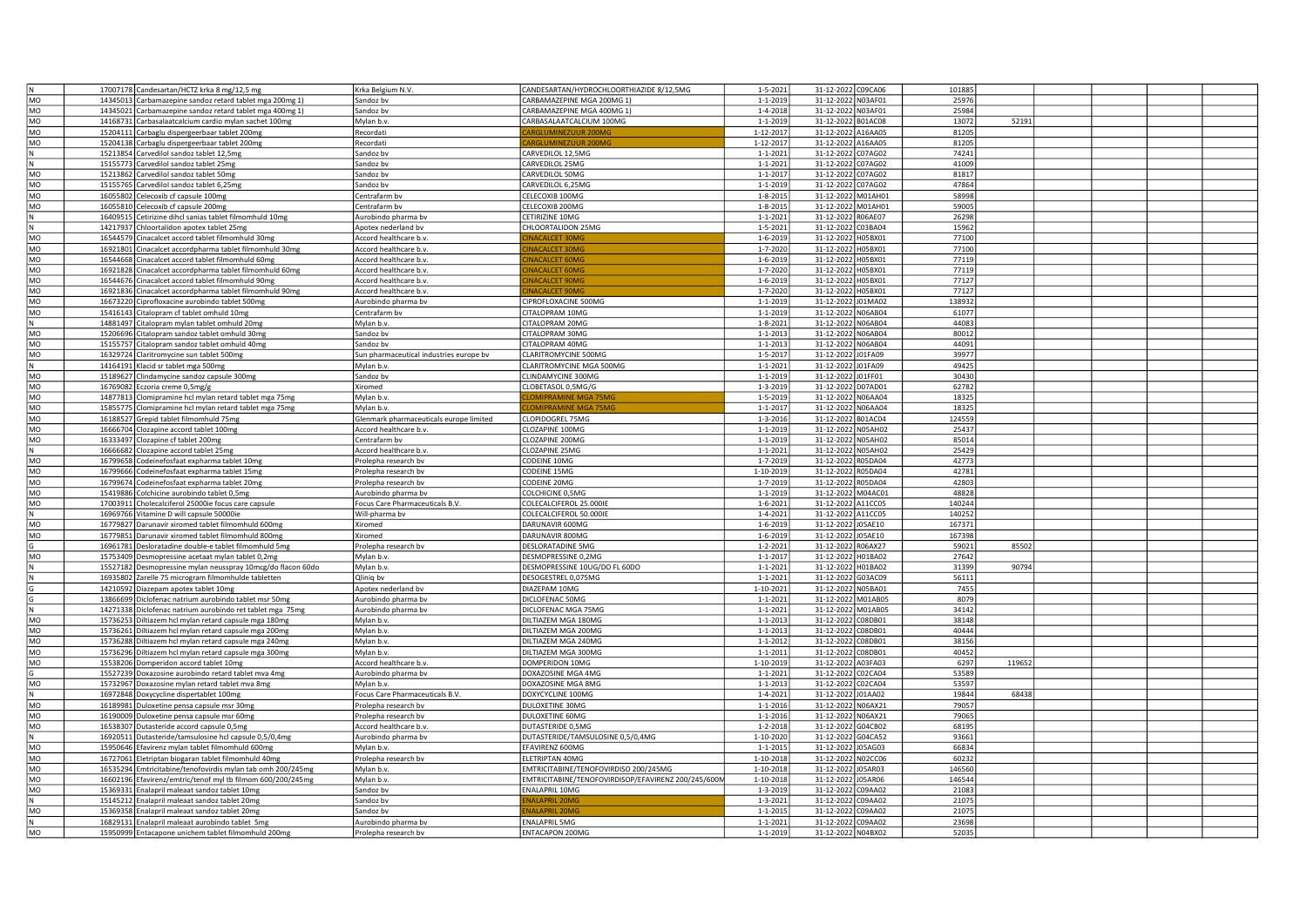| MO        | 16550862 Entecavir glenmark tablet filmomhuld 0,5mg            | Glenmark pharmaceuticals europe limited                                                                                                                                                 | ENTECAVIR 0.5MG                               | $1 - 2 - 2018$ | 31-12-2022 J05AF10 |                | 81388  |        |  |  |
|-----------|----------------------------------------------------------------|-----------------------------------------------------------------------------------------------------------------------------------------------------------------------------------------|-----------------------------------------------|----------------|--------------------|----------------|--------|--------|--|--|
| MO        | 16550870 Entecavir glenmark tablet filmomhuld 1mg              | Glenmark pharmaceuticals europe limited                                                                                                                                                 | <b>ENTECAVIR 1MG</b>                          | $1 - 2 - 2018$ | 31-12-2022         | J05AF10        | 81396  |        |  |  |
| MO        |                                                                |                                                                                                                                                                                         |                                               |                |                    | C03DA04        | 73431  |        |  |  |
|           | 14931567 Inspra tablet 25mg                                    | Mylan b.v.                                                                                                                                                                              | EPLERENON 25MG                                | $1 - 1 - 2019$ | 31-12-2022         |                |        |        |  |  |
| MO        | 14931583 Inspra tablet 50mg                                    | Mylan b.y                                                                                                                                                                               | EPLERENON 50MG                                | 1-1-2019       | 31-12-2022         | C03DA04        | 73458  |        |  |  |
| MO        | 15917703 Veletri infusiepoeder flacon 1,5mg                    | Actelion pharmaceuticals nederland by                                                                                                                                                   | POPROSTENOL 1500UG                            | $1 - 7 - 2017$ | 31-12-2022         | <b>B01AC09</b> | 52809  |        |  |  |
| <b>MO</b> | 15917681 Veletri infusiepoeder flacon 0,5mg                    | Actelion pharmaceuticals nederland by                                                                                                                                                   | POPROSTENOL 500UG                             | $1 - 7 - 2017$ | 31-12-2022         | <b>B01AC09</b> | 33898  |        |  |  |
| MO        | 16037170 Escitalopram aurobindo tablet filmomhuld 15mg         | Aurobindo pharma bv                                                                                                                                                                     | <b>SCITALOPRAM 15MG</b>                       | $1 - 1 - 201$  | 31-12-2022 N06AB10 |                | 85081  |        |  |  |
| MO        | 16026624 Escitalopram focus druppels 20mg/ml                   | Focus Care Pharmaceuticals B.V.                                                                                                                                                         | ESCITALOPRAM 20MG/ML                          | $1 - 1 - 2019$ | 31-12-2022 N06AB10 |                | 87998  |        |  |  |
|           | 16148436 Escitalopram accord tablet filmomhuld 5mg             | Accord healthcare b.v.                                                                                                                                                                  | ESCITALOPRAM 5MG                              | $1 - 4 - 202$  | 31-12-2022 N06AB10 |                | 97802  |        |  |  |
| MO        |                                                                |                                                                                                                                                                                         | ESOMEPRAZOL MSR 20MG                          | $1 - 1 - 201$  | 31-12-2022 A02BC05 |                | 57851  | 94862  |  |  |
|           | 16193407 Esomeprazol aristo capsule msr 20mg                   | Prolepha research bv                                                                                                                                                                    |                                               |                |                    |                |        |        |  |  |
| MO        | 16193415 Esomeprazol aristo capsule msr 40mg                   | Prolepha research bv                                                                                                                                                                    | SOMEPRAZOL MSR 40MG                           | $1 - 1 - 201$  | 31-12-2022 A02BC05 |                | 57878  | 94870  |  |  |
|           | 13652281 Zumenon tablet 2mg                                    | Mylan b.v.                                                                                                                                                                              | ESTRADIOL 2MG                                 | $1 - 1 - 202$  | 31-12-2022 G03CA03 |                | 6971   | 30325  |  |  |
| MO        | 15195465 Estradiol sandoz pleister transderm 50mcg/24uur       | Sandoz bv                                                                                                                                                                               | ESTRADIOL 50UG/24UUR                          | $1 - 1 - 2015$ | 31-12-2022 G03CA03 |                | 26964  | 39462  |  |  |
| N         | 16739167 Ornibel ring vaginaal                                 | Xiromed                                                                                                                                                                                 | ETHINYLESTRA/ETONO 15/120MCG/24U (3,5/11,0MG) | $1 - 1 - 2021$ | 31-12-2022 G02BB01 |                | 72885  | 148113 |  |  |
| MO        | 16306317 Ethinylestradiol/desogestr myl tablet 0,02/0,15mg     | Mylan b.v.                                                                                                                                                                              | <b>ETHINYLESTRADIOL/DESOGESTREL 20/150UG</b>  | $1 - 8 - 2017$ | 31-12-2022         | G03AA09        | 30414  |        |  |  |
| <b>MO</b> | 16414640 Ethinylestradiol/desogestr foc tb omh 0,03/0,15mg     | ocus Care Pharmaceuticals B.V.                                                                                                                                                          | THINYLESTRADIOL/DESOGESTREL 30/150UG          | $1 - 1 - 2019$ | 31-12-2022 G03AA09 |                | 16292  |        |  |  |
| MO        |                                                                | <b>Kiromed</b>                                                                                                                                                                          | THINYLESTRADIOL/DROSPIRENON 20UG/3MG          | $1 - 1 - 2019$ |                    | G03AA12        | 105694 |        |  |  |
|           | 16746600 Drospirenon/ethinylestr 24+4 xiromed tab omh 3/0,02mg |                                                                                                                                                                                         |                                               |                | 31-12-2022         |                |        |        |  |  |
| MO        | 16592514 Drospirenon/ethinylestradiol aur tabl omh 3/0,03mg    | Aurobindo pharma bv                                                                                                                                                                     | ETHINYLESTRADIOL/DROSPIRENON 30UG/3MG         | $1 - 4 - 2018$ | 31-12-2022 G03AA12 |                | 56774  |        |  |  |
|           | 16592530 Gestodeen/ethinylestradiol act tabl 0,075/0,03mg      | Aurobindo pharma bv                                                                                                                                                                     | ETHINYLESTRADIOL/GESTODEEN 30/75UG            | $1 - 1 - 202$  | 31-12-2022 G03AA10 |                | 83259  |        |  |  |
| MO        | 16405056 Ethinylestradiol/levonorg focus tab omh 0,02/0,1mg    | Focus Care Pharmaceuticals B.V.                                                                                                                                                         | THINYLESTRADIOL/LEVONORGESTREL 20/100UG       | $1 - 5 - 2018$ | 31-12-2022 G03AA07 |                | 83364  |        |  |  |
| MO        | 16785983 Levonorgestrel/ethinvlestr foc tab omh 0.15/0.03mg    | Focus Care Pharmaceuticals B.V.                                                                                                                                                         | ETHINYLESTRADIOL/LEVONORGESTREL 30/150UG      | 1-8-2019       | 31-12-2022 G03AA07 |                | 83348  |        |  |  |
|           | 16530985 Etoricoxib mylan tablet filmomhuld 30mg               | Mylan b.v.                                                                                                                                                                              | <b>ETORICOXIB 30MG</b>                        | $1 - 1 - 2021$ | 31-12-2022 M01AH05 |                | 85766  |        |  |  |
|           | 16529960 Etoricoxib glenmark tablet filmomhuld 60mg            | Glenmark pharmaceuticals europe limited                                                                                                                                                 | ETORICOXIB 60MG                               | $1 - 1 - 202$  | 31-12-2022 M01AH05 |                | 66745  |        |  |  |
|           |                                                                |                                                                                                                                                                                         |                                               |                |                    |                | 66753  |        |  |  |
| MO        | 16529979 Etoricoxib glenmark tablet filmomhuld 90mg            | Glenmark pharmaceuticals europe limited                                                                                                                                                 | ETORICOXIB 90MG                               | $1 - 2 - 2018$ | 31-12-2022         | M01AH05        |        |        |  |  |
|           | 15697363 Exemestaan accord tablet filmomhuld 25mg              | Accord healthcare b.v.                                                                                                                                                                  | <b>EXEMESTAAN 25MG</b>                        | $1 - 1 - 2021$ | 31-12-2022         | 02BG06         | 54917  |        |  |  |
| MO        | 16791851 Ezetimibe/simvastatine sun tablet 10/20mg             | sun pharmaceutical industries europe by                                                                                                                                                 | EZETIMIB/SIMVASTATINE 10/20MG                 | 1-6-2019       | 31-12-2022         | C10BA02        | 77038  |        |  |  |
| <b>MO</b> | 16791878 Ezetimibe/simvastatine sun tablet 10/40mg             | sun pharmaceutical industries europe bv                                                                                                                                                 | EZETIMIB/SIMVASTATINE 10/40MG                 | 1-6-2019       | 31-12-2022         | C10BA02        | 77046  |        |  |  |
| MO        | 16644840 Ezetimibe glenmark tablet 10mg                        | Glenmark pharmaceuticals europe limited                                                                                                                                                 | EZETIMIBE 10MG                                | 1-7-2018       | 31-12-2022 C10AX09 |                | 70645  |        |  |  |
| MO        | 16810368 Febuxostat Xiromed Tablet Filmomhuld 120Mg            | Xiromed                                                                                                                                                                                 | FEBUXOSTAT 120MG                              | $1 - 2 - 2020$ | 31-12-2022 M04AA03 |                | 101796 |        |  |  |
| MO        | 16810341 Febuxostat Xiromed Tablet Filmomhuld 80Mg             | Xiromed                                                                                                                                                                                 | FEBUXOSTAT 80MG                               | $1 - 2 - 2020$ | 31-12-2022 M04AA03 |                | 101788 |        |  |  |
| MO        | 15811778 Felodipine aurobindo retard tablet mga 10mg           | Aurobindo pharma bv                                                                                                                                                                     | FELODIPINE MGA 10MG                           | $1 - 1 - 2013$ | 31-12-2022 C08CA02 |                | 30937  |        |  |  |
|           |                                                                |                                                                                                                                                                                         |                                               |                |                    |                |        |        |  |  |
| MO        | 16012437 Felodipine sandoz retard tablet mva 5mg               | sandoz bv                                                                                                                                                                               | FELODIPINE MGA 5MG                            | 1-10-2014      | 31-12-2022 C08CA02 |                | 30929  |        |  |  |
|           | 15704580 Abstral tablet sublinguaal 100mcg                     | <yowa bv<="" kirin="" pharma="" td=""><td><b>ENTANYI 100U</b></td><td><math>1 - 9 - 202</math></td><td>31-12-2022 N02AB03</td><td></td><td>98175</td><td></td><td></td><td></td></yowa> | <b>ENTANYI 100U</b>                           | $1 - 9 - 202$  | 31-12-2022 N02AB03 |                | 98175  |        |  |  |
|           | 15704599 Abstral tablet sublinguaal 100mcg                     | Kyowa Kirin pharma bv                                                                                                                                                                   | <b>NTANYI 100</b>                             | $1 - 9 - 202$  | 31-12-2022 N02AB03 |                | 98175  |        |  |  |
| MO        | 16746422 Fentanyl matrix aurobindo pleister 100mcg/uur         | Aurobindo pharma bv                                                                                                                                                                     | FENTANYL 100UG/UUR                            | $1 - 1 - 2019$ | 31-12-2022 N02AB03 |                | 75558  | 97187  |  |  |
|           | 16946723 Fentanyl 1A Pharma Matrixpleister 12 μg/uur           | LA Pharma                                                                                                                                                                               | FENTANYL 12UG/UUR                             | $1 - 5 - 2021$ | 31-12-2022         | N02AB03        | 86770  | 76627  |  |  |
|           | 15704602 Abstral tablet sublinguaal 200mcg                     | (yowa Kirin pharma by                                                                                                                                                                   | <b>ENTANYL 200UG</b>                          | 1-9-2021       | 31-12-2022 N02AB03 |                | 98183  |        |  |  |
|           |                                                                |                                                                                                                                                                                         |                                               |                |                    |                | 98183  |        |  |  |
|           | 15704610 Abstral tablet sublinguaal 200mcg                     | <yowa bv<="" kirin="" pharma="" td=""><td><b>ENTANYL 200UG</b></td><td><math>1 - 9 - 202</math></td><td>31-12-2022 N02AB03</td><td></td><td></td><td></td><td></td><td></td></yowa>     | <b>ENTANYL 200UG</b>                          | $1 - 9 - 202$  | 31-12-2022 N02AB03 |                |        |        |  |  |
| MO        | 16746392 Fentanyl matrix aurobindo pleister 25mcg/uur          | Aurobindo pharma bv                                                                                                                                                                     | FENTANYL 25UG/UUR                             | $1 - 1 - 2019$ | 31-12-2022 N02AB03 |                | 75582  | 97152  |  |  |
|           | 15704629 Abstral tablet sublinguaal 300mcg                     | Kyowa Kirin pharma bv                                                                                                                                                                   | FENTANYL 300UG                                | $1 - 9 - 202$  | 31-12-2022 N02AB03 |                | 98191  |        |  |  |
|           | 15704637 Abstral tablet sublinguaal 400mcg                     | Kyowa Kirin pharma bv                                                                                                                                                                   | FENTANYL 400UG                                | $1 - 9 - 202$  | 31-12-2022 NO2AB03 |                | 98205  |        |  |  |
| MO        | 16746406 Fentanyl matrix aurobindo pleister 50mcg/uur          | Aurobindo pharma bv                                                                                                                                                                     | FENTANYL 50UG/UUR                             | $1 - 1 - 2019$ | 31-12-2022 N02AB03 |                | 75574  | 97160  |  |  |
|           | 15704645 Abstral tablet sublinguaal 600mcg                     | Kyowa Kirin pharma bv                                                                                                                                                                   | FENTANYL 600UG                                | $1 - 9 - 202$  | 31-12-2022 N02AB03 |                | 98221  |        |  |  |
| MO        | 16746414 Fentanyl matrix aurobindo pleister 75mcg/uur          | Aurobindo pharma bv                                                                                                                                                                     | FENTANYL 75UG/UUR                             | $1 - 1 - 2019$ | 31-12-2022         | <b>N02AB03</b> | 75566  | 97179  |  |  |
|           | 15704653 Abstral tablet sublinguaal 800mcg                     |                                                                                                                                                                                         | FENTANYL 800UG                                | 1-9-2021       | 31-12-2022         | N02AB03        | 98213  |        |  |  |
|           |                                                                | <yowa bv<="" kirin="" pharma="" td=""><td></td><td></td><td></td><td></td><td></td><td></td><td></td><td></td></yowa>                                                                   |                                               |                |                    |                |        |        |  |  |
| MO        | 14880083 Ferrofumaraat cf tablet 200mg                         | Centrafarm bv                                                                                                                                                                           | ERROFUMARAAT 200MG                            | $1 - 1 - 201$  | 31-12-2022         | B03AA02        | 42293  |        |  |  |
|           | 15337065 Fexofenadine hcl mylan tablet omhuld 180mg            | Mylan b.v.                                                                                                                                                                              | <b>EXOFENADINE 180MG</b>                      | $1 - 1 - 2021$ | 31-12-2022         | R06AX26        | 48747  |        |  |  |
| MO        | 16071271 Accofil 30 injvlst 60milj e/ml wwsp 0,5ml 1)          | Accord healthcare b.v.                                                                                                                                                                  | ILGRASTIM 60.000.000E/ML 1)                   | $1 - 1 - 2019$ | 31-12-2022         | L03AA02        | 41831  |        |  |  |
| MO        | 16071298 Accofil 48 injvlst 96milj e/ml wwsp 0,5ml 1)          | Accord healthcare b.v.                                                                                                                                                                  | FILGRASTIM 96.000.000E/ML 1)                  | $1 - 1 - 2019$ | 31-12-2022 L03AA02 |                | 41858  |        |  |  |
| MO        | 16117964 Finasteride aurobindo tablet filmomhuld 5mg           | Aurobindo pharma bv                                                                                                                                                                     | <b>FINASTERIDE 5MG</b>                        | $1 - 1 - 2015$ | 31-12-2022 G04CB01 |                | 34975  |        |  |  |
|           | 16237773 Flecainideacetaat aurobindo tablet 100mg              | Aurobindo pharma bv                                                                                                                                                                     | FLECAINIDE 100MG                              | $1 - 1 - 202$  | 31-12-2022 C01BC04 |                | 19712  |        |  |  |
| MO        | 16237765 Flecainideacetaat aurobindo tablet 50mg               | Aurobindo pharma by                                                                                                                                                                     | <b>LECAINIDE 50MG</b>                         | $1 - 1 - 201$  | 31-12-2022 C01BC04 |                | 38253  |        |  |  |
| MO        |                                                                |                                                                                                                                                                                         | FLECAINIDE MGA 100MG                          | $1 - 1 - 201$  | 31-12-2022 C01BC04 |                | 67237  |        |  |  |
|           | 15993361 Flecainideacetaat cf retard capsule mva 100mg         | Centrafarm bv                                                                                                                                                                           |                                               |                |                    |                |        |        |  |  |
| MO        | 15993388 Flecainideacetaat cf retard capsule mva 150mg         | Centrafarm bv                                                                                                                                                                           | FLECAINIDE MGA 150MG                          | $1 - 1 - 2019$ | 31-12-2022 C01BC04 |                | 67245  |        |  |  |
| MO        | 15993396 Flecainideacetaat cf retard capsule mva 200mg         | Centrafarm bv                                                                                                                                                                           | FLECAINIDE MGA 200MG                          | $1 - 1 - 2019$ | 31-12-2022 C01BC04 |                | 67253  |        |  |  |
| MO        | 15993353 Flecainideacetaat cf retard capsule mva 50mg          | Centrafarm bv                                                                                                                                                                           | FLECAINIDE MGA 50MG                           | $1 - 1 - 2019$ | 31-12-2022         | C01BC04        | 70661  |        |  |  |
| <b>MO</b> | 15933601 Flucloxacilline mylan capsule 500mg                   | Mylan b.v.                                                                                                                                                                              | LUCLOXACILLINE 500MG                          | $1 - 1 - 2015$ | 31-12-2022         | J01CF05        | 5274   |        |  |  |
| <b>MO</b> | 16289374 Fluconazol aurobindo capsule 150mg                    | Aurobindo pharma bv                                                                                                                                                                     | FLUCONAZOL 150MG                              | $1 - 1 - 2017$ | 31-12-2022         | 02AC01         | 30384  |        |  |  |
| MO        | 14744295 Fluoxetine cf disp tablet 20mg                        | Centrafarm bv                                                                                                                                                                           | FLUOXETINE 20MG                               | $1 - 1 - 201$  | 31-12-2022 N06AB03 |                | 68039  |        |  |  |
|           | 16551621 Fluoxetine aurobindo capsule 20mg                     | Aurobindo pharma bv                                                                                                                                                                     | FLUOXETINE CAPSULE 20MG                       | $1 - 1 - 202$  | 31-12-2022 N06AB03 |                | 28444  |        |  |  |
| MO        |                                                                |                                                                                                                                                                                         |                                               | $1 - 1 - 2019$ | 31-12-2022 D07AC17 |                | 38628  |        |  |  |
|           | 16382307 Cortifil creme 0,5mg/g                                | Qlinig by                                                                                                                                                                               | FLUTICASON 0,5MG/G                            |                |                    |                |        |        |  |  |
| MO        | 16311108 Fluticasonpropionaat vinc aer 125mcg/do 120do+inh 3   | Focus Care Pharmaceuticals B.V.                                                                                                                                                         | FLUTICASON AEROSOL 125UG 3)                   | $1 - 9 - 201$  | 31-12-2022         | <b>R03BA05</b> | 39063  |        |  |  |
| MO        | 16311116 Fluticasonpropionaat vinc aer 250mcg/do 120do+inh 3)  | <b>Focus Care Pharmaceuticals B.V</b>                                                                                                                                                   | FLUTICASON AEROSOL 250UG 3)                   | $1 - 9 - 201$  | 31-12-2022         | <b>R03BA05</b> | 39071  |        |  |  |
| MO        | 15731758 Fluticasonpropionaat fc neusspr 50mcg/do fl 150do     | Focus Care Pharmaceuticals B.V.                                                                                                                                                         | FLUTICASON-PROPIONAAT 50UG/DO 150DO           | $1 - 1 - 201!$ | 31-12-2022         | R01AD08        | 67202  | 36226  |  |  |
| MO        | 15448045 Fluvastatine aurobindo sr tablet mva 80mg             | Aurobindo pharma bv                                                                                                                                                                     | FLUVASTATINE MGA 80MG                         | $1 - 1 - 2019$ | 31-12-2022         | C10AA04        | 59161  |        |  |  |
| MO        | 14850893<br>Fluvoxamine maleaat mylan tablet 100mg             | Mylan b.v.                                                                                                                                                                              | FLUVOXAMINE 100MG                             | $1 - 1 - 2017$ | 31-12-2022         | <b>N06AB08</b> | 42021  |        |  |  |
|           | 14850885 Fluvoxamine maleaat mylan tablet 50mg                 | Mylan b.v.                                                                                                                                                                              | LUVOXAMINE 50MG                               | $1 - 1 - 2021$ | 31-12-2022         | N06AB08        | 42013  |        |  |  |
|           |                                                                |                                                                                                                                                                                         |                                               |                |                    | 303BB01        | 44148  |        |  |  |
|           | 16607376 Foliumzuur aurobindo tablet 5mg                       | Aurobindo pharma bv                                                                                                                                                                     | OLIUMZUUR 5MG                                 | $1 - 1 - 202$  | 31-12-2022         |                |        |        |  |  |
|           | 16932528 Fosfomycine 1a pharma 3000 mg                         | LA Pharma                                                                                                                                                                               | FOSFOMYCINE 3G                                | $1 - 1 - 202$  | 31-12-2022         | 01XX01         | 30724  | 197157 |  |  |
|           | 16288904 Fosinoprilnatrium aurobindo tablet 10mg               | Aurobindo pharma bv                                                                                                                                                                     | <b>OSINOPRIL 10MG</b>                         | $1 - 2 - 202$  | 31-12-2022 C09AA09 |                | 39551  |        |  |  |
|           | 16307690 Fosinoprilnatrium aurobindo tablet 10mg               | Aurobindo pharma bv                                                                                                                                                                     | <b>OSINOPRIL 10MG</b>                         | $1 - 2 - 2021$ | 31-12-2022 C09AA09 |                | 39551  |        |  |  |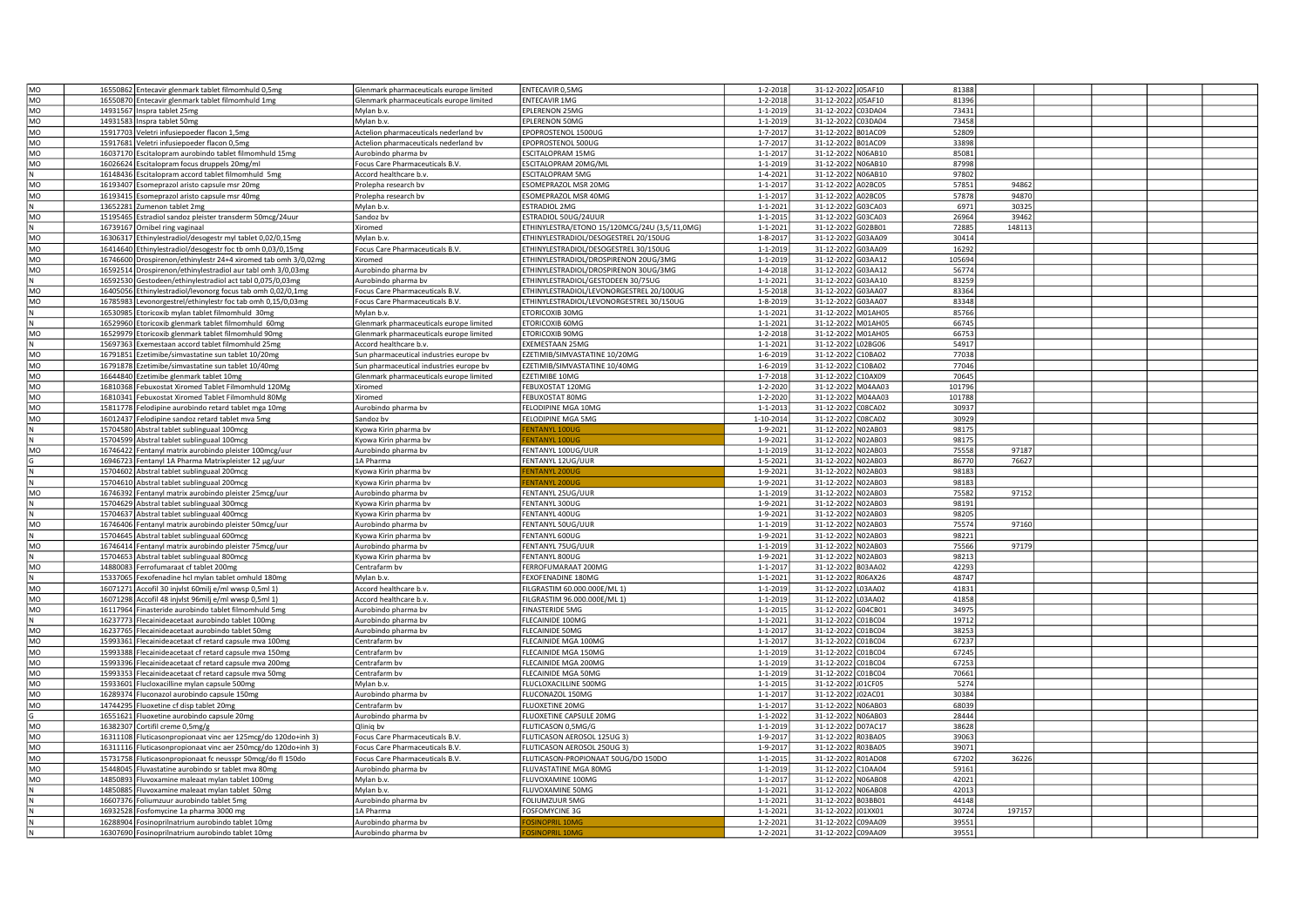|                 | 16307704 Fosinoprilnatrium aurobindo tablet 20mg                       | Aurobindo pharma bv                     | FOSINOPRIL 20MG                           | $1 - 2 - 2021$  | 31-12-2022 C09AA09 | 39578  |        |        |        |  |
|-----------------|------------------------------------------------------------------------|-----------------------------------------|-------------------------------------------|-----------------|--------------------|--------|--------|--------|--------|--|
| MO              |                                                                        |                                         |                                           |                 | 31-12-2022 N02CC07 | 70688  |        |        |        |  |
|                 | 16759974 Frovatriptan prolepha tablet filmomhuld 2,5mg                 | Prolepha research bv                    | FROVATRIPTAN 2,5MG                        | 1-10-2019       |                    |        |        |        |        |  |
| N               | 16953177 Fulvestrant xiromed injvlst 50mg/ml wwsp 5ml                  | Xiromed                                 | ULVESTRANT 250MG=5ML (50MG/ML)            | $1 - 4 - 2021$  | 31-12-2022 L02BA03 | 74934  |        |        |        |  |
| MO              | 14695189 Furosemide cf tablet 20mg                                     | Centrafarm bv                           | UROSEMIDE 20MG                            | $1 - 7 - 2010$  | 31-12-2022 C03CA01 | 3387   |        |        |        |  |
| G               | 15192202 Furosemide sandoz tablet 40mg                                 | Sandoz by                               | UROSEMIDE 40MG                            | $1 - 1 - 2021$  | 31-12-2022 C03CA01 | 5967   |        |        |        |  |
| MO              | 15808505 Fusidinezuur focus creme 20mg/g                               | Focus Care Pharmaceuticals B.V.         | USIDINEZUUR 20MG/G                        | $1 - 2 - 2017$  | 31-12-2022 D06AX01 | 16705  |        |        |        |  |
| MO              |                                                                        |                                         | GABAPENTINE 100MG                         | $1 - 1 - 2017$  | 31-12-2022 N03AX12 | 52817  |        |        |        |  |
|                 | 16061535 Gabapentine aurobindo capsule 100mg                           | Aurobindo pharma bv                     |                                           |                 |                    |        |        |        |        |  |
| MO              | 16061543 Gabapentine aurobindo capsule 300mg                           | Aurobindo pharma bv                     | GABAPENTINE 300MG                         | $1 - 1 - 2015$  | 31-12-2022 N03AX12 | 52825  |        |        |        |  |
| MO              | 15703991 Gabapentine aurobindo capsule 400mg                           | Aurobindo pharma bv                     | GABAPENTINE 400MG                         | $1 - 1 - 2015$  | 31-12-2022 N03AX12 | 52833  |        |        |        |  |
|                 | 15817253 Gabapentine aurobindo tablet filmomhuld 600mg                 | Aurobindo pharma bv                     | GABAPENTINE 600MG                         | $1 - 1 - 2021$  | 31-12-2022 N03AX12 | 57541  |        |        |        |  |
| MO              | 15923134 Galantamine cf retard capsule mva 24mg                        | Centrafarm bv                           | <b>GALANTAMINE MGA 24MG</b>               | $1 - 1 - 2015$  | 31-12-2022 N06DA04 | 76783  |        |        |        |  |
|                 |                                                                        |                                         |                                           |                 |                    |        |        |        |        |  |
| MO              | 14957094 Gemfibrozil aurobindo tablet 600mg                            | Aurobindo pharma bv                     | MEIRROZIL 600M                            | $1 - 1 - 2019$  | 31-12-2022 C10AB04 | 31062  |        |        |        |  |
| G               | 14579197 Gemfibrozil apotex tablet 600mg                               | Apotex nederland bv                     |                                           | 1-6-2021        | 31-12-2022 C10AB04 | 31062  |        |        |        |  |
| MO              | 16318587 Glatirameeracetaat mylan injvlst 20mg/ml wwsp 1ml             | Mylan b.v.                              | GLATIRAMEER 20MG/ML                       | 1-2-2018        | 31-12-2022 L03AX13 | 74284  |        |        |        |  |
| MO              | 16595335 Glatirameeracetaat mylan injvlst 40mg/ml wwsp 1ml             | Mylan b.v.                              | <b>SLATIRAMEER 40MG/ML</b>                | 1-2-2018        | 31-12-2022 L03AX13 | 124346 |        |        |        |  |
|                 |                                                                        |                                         |                                           |                 |                    |        |        |        |        |  |
| N               | 15356639 Gliclazide mylan retard tablet mga 30mg                       | Mylan b.v.                              | GLICLAZIDE MGA 30MG                       | $1 - 1 - 2021$  | 31-12-2022 A10BB09 | 61530  |        |        |        |  |
|                 | 15855716 Gliclazide mylan retard tablet mga 80mg                       | Mylan b.v.                              | GLICLAZIDE MGA 80MG                       | $1 - 1 - 2021$  | 31-12-2022 A10BB09 | 2992   |        |        |        |  |
| MO              | 16731085 Glimepiride aurobindo tablet 1mg                              | Aurobindo pharma bv                     | <b>GLIMEPIRIDE 1MG</b>                    | $1 - 2 - 2019$  | 31-12-2022 A10BB12 | 44423  |        |        |        |  |
| N               | 16731107 Glimepiride aurobindo tablet 3mg                              | Aurobindo pharma by                     | <b>GLIMEPIRIDE 3MG</b>                    | $1 - 4 - 2021$  | 31-12-2022 A10BB12 | 44458  |        |        |        |  |
|                 | 16370252 Glimepiride aurobindo tablet 4mg                              | Aurobindo pharma by                     | <b>GLIMEPIRIDE 4MG</b>                    | $1 - 3 - 2019$  | 31-12-2022 A10BB12 | 44466  |        |        |        |  |
| MO              |                                                                        |                                         |                                           |                 |                    |        |        |        |        |  |
| MO              | 15838579 Hydrochloorthiazide mylan tablet 12,5mg                       | Mylan b.v.                              | HYDROCHLOORTHIAZIDE 12,5MG                | $1 - 1 - 2013$  | 31-12-2022 C03AA03 | 76333  |        |        |        |  |
| MO              | 15838595 Hydrochloorthiazide mylan tablet 25mg                         | Mylan b.v.                              | HYDROCHLOORTHIAZIDE 25MG                  | $1 - 1 - 2015$  | 31-12-2022 C03AA03 | 965    |        |        |        |  |
| MO              | 15695883 Hydrochloorthiazide sandoz tablet 50mg                        | Sandoz bv                               | HYDROCHLOORTHIAZIDE 50MG                  | $1 - 1 - 2019$  | 31-12-2022 C03AA03 | 14745  |        |        |        |  |
| MO              | 14159589 Miconazolnitraat/hydroc rp hydrof creme 20/10mg/g             | Pharmachemie bv                         | HYDROCORTISON/MICONAZOL 10/20MG/G         | $1 - 1 - 2012$  | 31-12-2022 D01AC20 | 3573   |        |        |        |  |
|                 |                                                                        |                                         |                                           |                 |                    |        |        |        |        |  |
| MO              | 14060566 Hydroxocobalamine hcl cf injvlst 500mcg/ml amp 2ml            | Centrafarm bv                           | IYDROXOCOBALAMINE 500UG/ML 2ML            | $1 - 1 - 2013$  | 31-12-2022 B03BA03 | 5665   |        |        |        |  |
|                 | 16878337 Natriumoxybaat accord drank 500mg/ml                          | Accord healthcare b.v.                  | <b>HYDROXYBOTERZUUR 500MG/ML</b>          | $1 - 4 - 2021$  | 31-12-2022 N07XX04 | 81469  |        |        |        |  |
| MO              | 16281098 Plaquenil tablet omhuld 200mg                                 | Sanofi-aventis netherlands b.v.         | HYDROXYCHLOROQUINE 200MG                  | 1-11-2017       | 31-12-2022 P01BA02 | 51     |        |        |        |  |
|                 | 16773934   Ibuprofen aurobindo tablet filmomhuld 600mg                 | Aurobindo pharma bv                     | <b>IBUPROFEN 600MG</b>                    | 1-10-2021       | 31-12-2022 M01AE01 | 17469  | 31321  |        |        |  |
|                 |                                                                        |                                         |                                           |                 |                    |        |        |        |        |  |
|                 | 17050014 Insuline aspart sanofi injvlst 100e/ml flacon 10mg            | Sanofi-aventis netherlands b.v.         | INSULINE ASPART 100E/ML 10ML 2)           | $1 - 10 - 2021$ | 31-12-2022 A10AB05 | 53880  |        |        |        |  |
|                 | 16949196 Insuline aspart sanofi penfill injvlst 100e/ml patroon 3ml 2) | Sanofi-aventis netherlands b.v          | INSULINE ASPART 100E/ML 3ML 2)            | $1 - 1 - 2021$  | 31-12-2022 A10AB05 | 53902  |        |        |        |  |
|                 | 16949226 Insuline aspart sanofi solostar injvlst 100e/ml pen 3ml 2)    | Sanofi-aventis netherlands b.v.         | INSULINE ASPART 300E=3ML (100E/ML) 2)     | $1 - 1 - 2021$  | 31-12-2022 A10AB05 | 121355 |        |        |        |  |
| MO              | 16231635 Abasaglar injvlst 100e/ml pen 3ml 2)                          | Eli lilly                               | INSULINE GLARGINE 100E/ML 2)              | 1-9-2016        | 31-12-2022 A10AE04 | 121312 |        |        |        |  |
|                 |                                                                        |                                         |                                           |                 |                    |        |        |        |        |  |
|                 | 14815982 Insulatard penfill inj 100ie/ml patr 3ml 2)                   | Novo nordisk bv                         | INSULINE ISOFAAN 100IE/ML 3ML 2)          | $1 - 1 - 2021$  | 31-12-2022 A10AC01 | 34851  |        |        |        |  |
|                 | 14816024 Insulatard flexpen inj 100ie/ml pen 3ml 2)                    | Novo nordisk bv                         | INSULINE ISOFAAN 300IE=3ML (100IE/ML) 2)  | $1 - 1 - 2021$  | 31-12-2022 A10AC01 | 105716 |        |        |        |  |
|                 | 16897536 Insuline lispro sanofi injvlst 100e/ml flacon 10ml 2)         | Sanofi-aventis netherlands b.v.         | INSULINE LISPRO 100E/ML 10ML 2)           | $1 - 1 - 2021$  | 31-12-2022 A10AB04 | 65838  |        |        |        |  |
|                 | 16897501 Insuline lispro sanof solostar inj 100e/ml pen 3ml 2)         | Sanofi-aventis netherlands b.v.         | INSULINE LISPRO 100E/ML 300E=3ML 2)       | $1 - 1 - 2021$  | 31-12-2022 A10AB04 | 121363 |        |        |        |  |
|                 |                                                                        |                                         |                                           |                 |                    | 65846  |        |        |        |  |
|                 | 16897528 Insuline lispro sanofi injvlst 100e/ml patroon 3ml 2)         | Sanofi-aventis netherlands b.v          | INSULINE LISPRO 100E/ML 3ML 2)            | $1 - 1 - 2021$  | 31-12-2022 A10AB04 |        |        |        |        |  |
| MO              | 16767705   Ipratropiumbromide vinc aer 20mcg/do spb 200do+inh 3)       | Focus Care Pharmaceuticals B.V.         | IPRATROPIUM 20UG/DO 3)                    | 1-4-2019        | 31-12-2022 R03BB01 | 73377  |        |        |        |  |
|                 | 16861973   Irbesartan xiromed tablet 150mg                             | Xiromed                                 | IRBESARTAN 150MG                          | $1 - 1 - 2021$  | 31-12-2022 C09CA04 | 48798  |        |        |        |  |
|                 | 16869958 Irbesartan xiromed tablet 300mg                               | Xiromed                                 | IRBESARTAN 300MG                          | $1 - 1 - 2021$  | 31-12-2022 C09CA04 | 48801  |        |        |        |  |
|                 | 16967488 Irbesartan sun tablet filmomhuld 75mg                         |                                         | <b>IRBESARTAN 75MG</b>                    | $1 - 1 - 2021$  | 31-12-2022 C09CA04 | 92606  |        |        |        |  |
|                 |                                                                        | Sun pharmaceutical industries europe bv |                                           |                 |                    |        |        |        |        |  |
| MO              | 16741129 Irbesartan/hct xiromed tablet 150/12,5mg                      | Xiromed                                 | IRBESARTAN/HYDROCHLOORTHIAZIDE 150/12,5MG | $1 - 1 - 2019$  | 31-12-2022 C09DA04 | 52566  |        |        |        |  |
| $\overline{N}$  | 16311396 Irbesartan/hct focus tablet 300/12,5mg                        | Focus Care Pharmaceuticals B.V.         | IRBESARTAN/HYDROCHLOORTHIAZIDE 300/12,5MG | $1 - 1 - 2021$  | 31-12-2022 C09DA04 | 52574  |        |        |        |  |
| N               | 16311418   Irbesartan/hct focus tablet 300/25mg                        | Focus Care Pharmaceuticals B.V.         | IRBESARTAN/HYDROCHLOORTHIAZIDE 300/25MG   | $1 - 1 - 2021$  | 31-12-2022 C09DA04 | 81639  |        |        |        |  |
| MO              | 16768124 Isosorbidemononitraat prh retard tablet mga 30mg              | Focus Care Pharmaceuticals B.V.         | <b>ISOSORBIDEMONONITRAAT MGA 30MG</b>     | $1 - 4 - 2019$  | 31-12-2022 C01DA14 | 42188  |        |        |        |  |
|                 |                                                                        |                                         |                                           |                 |                    |        |        |        |        |  |
| MO              | 15855724 Isosorbidemononitraat mylan retard tablet mga 60mg            | Mylan b.v.                              | SOSORBIDEMONONITRAAT MGA 60MG             | 1-12-2017       | 31-12-2022 C01DA14 | 27030  |        |        |        |  |
| <b>MO</b>       | 16751655 Isotretinoine sun capsule 10mg                                | Sun pharmaceutical industries europe by | SOTRETINOINE 10MG                         | $1 - 1 - 2019$  | 31-12-2022 D10BA01 | 69493  |        |        |        |  |
| MO              | 16751663 Isotretinoine sun capsule 20mg                                | Sun pharmaceutical industries europe bv | <b>ISOTRETINOINE 20MG</b>                 | $1 - 1 - 2019$  | 31-12-2022 D10BA01 | 69507  |        |        |        |  |
| <b>MO</b>       | 16594800 Itraconazol aurobindo capsule 100mg                           | Aurobindo pharma bv                     | TRACONAZOL 100mg                          | $1 - 1 - 2019$  | 31-12-2022 J02AC02 | 32336  |        |        |        |  |
|                 |                                                                        |                                         |                                           |                 |                    |        |        |        |        |  |
|                 | 16644867 Ivabradine glenmark tablet filmomhuld 5mg                     | Glenmark pharmaceuticals europe limited | <b>VABRADINE 5MG</b>                      | $1 - 1 - 2021$  | 31-12-2022 C01EB17 | 198161 |        |        |        |  |
| MO              | 16644875   Ivabradine glenmark tablet filmomhuld 7,5mg                 | Glenmark pharmaceuticals europe limited | VABRADINE 7,5MG                           | 1-9-2018        | 31-12-2022 C01EB17 | 198188 |        |        |        |  |
| MO              | 15624803 Lactulosestroop fresenius 670mg/ml                            | Fresenius kabi nederland bv             | ACTULOSE STROOP 670MG/ML (500MG/G)        | $1 - 1 - 2011$  | 31-12-2022 A06AD11 | 892    | 42404  | 120162 |        |  |
| MO              | 15051900 Lamotrigine mylan dispers tablet 100mg                        | Mylan b.v.                              | AMOTRIGINE 100MG                          | $1 - 1 - 2012$  | 31-12-2022 N03AX09 | 76163  | 125148 |        |        |  |
|                 | 16237846 Lamotrigine aurobindo dispergeerbaar tablet 200mg             | Aurobindo pharma bv                     | LAMOTRIGINE 200MG                         | $1 - 1 - 2021$  | 31-12-2022 N03AX09 | 76198  | 125156 |        |        |  |
|                 |                                                                        |                                         |                                           |                 |                    |        |        |        |        |  |
| N               | 16117980 Lamotrigine aurobindo dispergeerbaar tablet 25mg              | Aurobindo pharma bv                     | LAMOTRIGINE 25MG                          | $1 - 1 - 2021$  | 31-12-2022 N03AX09 | 76120  | 125113 |        |        |  |
| MO              | 15051897 Lamotrigine mylan dispers tablet 50mg                         | Mylan b.v.                              | AMOTRIGINE 50MG                           | $1 - 1 - 2012$  | 31-12-2022 N03AX09 | 76147  | 125121 |        |        |  |
| MO              | 15379612 Lansoprazol aurobindo capsule msr 30mg                        | Aurobindo pharma bv                     | ANSOPRAZOL MSR 30MG                       | $1 - 6 - 2019$  | 31-12-2022 A02BC03 | 79391  |        |        |        |  |
| G               | 15834190 Monoprost oogdruppels 50mcg/ml minim 0,2ml                    | Thea pharma B.V.                        | ATANOPROST 50UG/ML 0,2ML                  | $1 - 1 - 2021$  | 31-12-2022 S01EE01 | 48216  | 103535 | 212091 | 212105 |  |
|                 |                                                                        |                                         |                                           |                 |                    | 198730 |        |        |        |  |
| <b>MO</b>       | 15748502 Latanoprost pfizer oogdruppels 50mcg/ml flac 2,5ml            | Mylan b.v.                              | ATANOPROST 50UG/ML 2,5ML                  | $1 - 1 - 2019$  | 31-12-2022 S01EE01 |        |        |        |        |  |
| $\overline{MQ}$ | 16932021 Leflunomide tillomed tablet filmomhuld 10mg                   | Glenmark pharmaceuticals europe limited | LEFLUNOMIDE 10MG                          | $1 - 1 - 2021$  | 31-12-2022 L04AA13 | 53600  |        |        |        |  |
| MO              | 16932048 Leflunomide tillomed tablet filmomhuld 20mg                   | Glenmark pharmaceuticals europe limited | LEFLUNOMIDE 20MG                          | $1 - 1 - 2021$  | 31-12-2022 L04AA13 | 53619  |        |        |        |  |
| MO              | 15557944 Lercanidipine hcl aurobindo tablet omhuld 10mg                | Aurobindo pharma by                     | ERCANIDIPINE 10MG                         | $1 - 1 - 2012$  | 31-12-2022 C08CA13 | 48100  |        |        |        |  |
| MO              |                                                                        | Aurobindo pharma by                     | ERCANIDIPINE 20MG                         | $1 - 1 - 2012$  | 31-12-2022 C08CA13 | 79510  |        |        |        |  |
|                 | 15557952 Lercanidipine hcl aurobindo tablet omhuld 20mg                |                                         |                                           |                 |                    |        |        |        |        |  |
| MO              | 15703851 Letrozol accord tablet filmomhuld 2,5mg                       | Accord healthcare b.v.                  | ETROZOL 2,5MG                             | 1-9-2019        | 31-12-2022 L02BG04 | 47724  |        |        |        |  |
|                 | 15735052 Levetiracetam aurobindo tablet filmomhuld 1000mg              | Aurobindo pharma bv                     | EVETIRACETAM 1000MG                       | $1 - 1 - 2021$  | 31-12-2022 N03AX14 | 58408  |        |        |        |  |
|                 | 15747255 Levetiracetam aurobindo drank 100mg/ml                        | Aurobindo pharma bv                     | EVETIRACETAM 100MG/ML                     | $1 - 1 - 2021$  | 31-12-2022 N03AX14 | 80918  |        |        |        |  |
|                 | 16061527 Levetiracetam aurobindo tablet filmomhuld 250mg               | Aurobindo pharma bv                     | EVETIRACETAM 250MG                        | $1 - 1 - 2021$  | 31-12-2022 N03AX14 | 58386  |        |        |        |  |
|                 |                                                                        |                                         |                                           |                 |                    |        |        |        |        |  |
|                 | 15735044 Levetiracetam aurobindo tablet filmomhuld 500mg               | Aurobindo pharma bv                     | EVETIRACETAM 500MG                        | $1 - 1 - 2021$  | 31-12-2022 N03AX14 | 58394  |        |        |        |  |
|                 | 17018218 Carneus drank 100mg/ml                                        | Focus Care Pharmaceuticals B.V.         | EVOCARNITINE 100MG/ML                     | 1-11-2021       | 31-12-2022 A16AA01 | 23337  |        |        |        |  |
|                 | 16980271 Levocetirizine diHCl 5 mg Focus Care                          | Focus Care Pharmaceuticals B.V.         | <b>VOCETIRIZINE 5MG</b>                   | $1 - 5 - 2021$  | 31-12-2022 R06AE09 | 60976  |        |        |        |  |
|                 | 16980255 Levocetirizine diHCl 5 mg Focus Care                          | Focus Care Pharmaceuticals B.V.         | <b>EVOCETIRIZINE 5MG</b>                  | $1 - 5 - 2021$  | 31-12-2022 R06AE09 | 60976  |        |        |        |  |
|                 |                                                                        |                                         |                                           |                 |                    |        |        |        |        |  |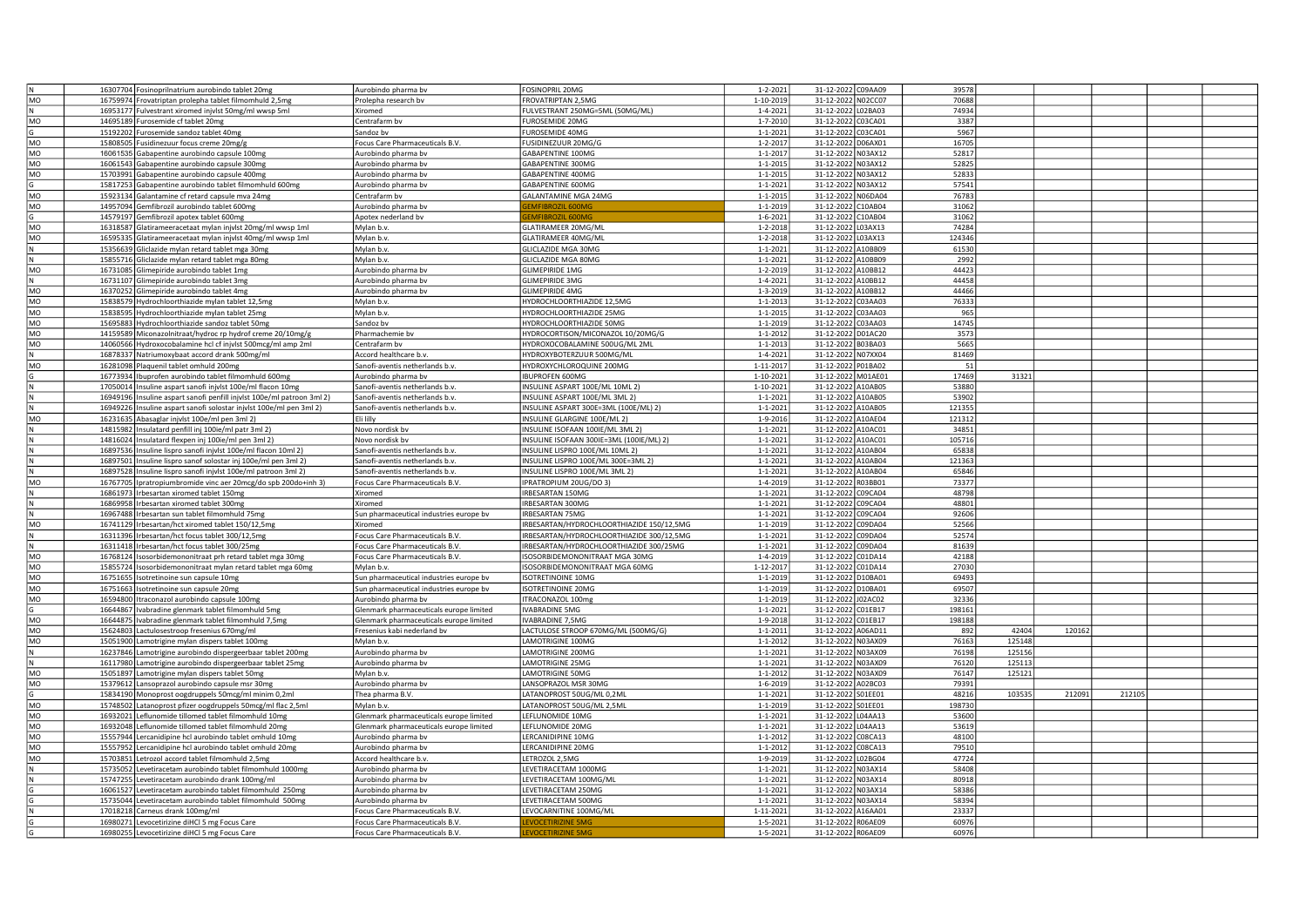|           |          | 15817415 Levofloxacine aurobindo tablet filmomhuld 500mg      | Aurobindo pharma bv                              | EVOFLOXACINE 500MG                           | $1 - 1 - 2021$ | 31-12-2022 J01MA12 | 48763  |        |        |        |        |  |
|-----------|----------|---------------------------------------------------------------|--------------------------------------------------|----------------------------------------------|----------------|--------------------|--------|--------|--------|--------|--------|--|
|           |          | 16732235 Thyrofix tablet 100mcg 1)                            | Focus Care Pharmaceuticals B.V.                  | LEVOTHYROXINE 100UG 1)                       | $1 - 1 - 2022$ | 31-12-2022 H03AA01 | 130133 | 15768  | 15792  |        |        |  |
|           |          | 16895592 Thyrofix tablet 112mcg 1                             | Focus Care Pharmaceuticals B.V.                  | LEVOTHYROXINE 112UG 1)                       | $1 - 1 - 2022$ | 31-12-2022 H03AA01 | 130141 | 90689  |        |        |        |  |
|           |          | 16895606 Thyrofix tablet 125mcg 1)                            | Focus Care Pharmaceuticals B.V.                  | LEVOTHYROXINE 125UG 1)                       | $1 - 1 - 2022$ | 31-12-2022 H03AA01 | 130168 | 34894  |        |        |        |  |
|           |          | 16895614 Thyrofix tablet 137mcg 1)                            | Focus Care Pharmaceuticals B.V.                  | EVOTHYROXINE 137UG 1)                        | $1 - 1 - 2022$ | 31-12-2022 H03AA01 | 130176 | 90697  |        |        |        |  |
|           |          | 16895541 Thyrofix tablet 13mcg 1)                             | Focus Care Pharmaceuticals B.V.                  | EVOTHYROXINE 13UG 1)                         | $1 - 1 - 2022$ | 31-12-2022 H03AA01 | 130087 | 201944 |        |        |        |  |
|           |          | 16895622 Thyrofix tablet 150mcg 1)                            | Focus Care Pharmaceuticals B.V.                  | LEVOTHYROXINE 150UG 1)                       | $1 - 1 - 2022$ | 31-12-2022 H03AA01 | 130184 | 23469  | 30171  |        |        |  |
|           |          |                                                               |                                                  |                                              | $1 - 1 - 2022$ |                    | 130192 | 60992  |        |        |        |  |
|           |          | 16895630 Thyrofix tablet 175mcg 1)                            | Focus Care Pharmaceuticals B.V.                  | LEVOTHYROXINE 175UG 1)                       |                | 31-12-2022 H03AA01 |        |        |        |        |        |  |
|           |          | 17072484 Thyrofix tablet 200mcg 1)                            | Focus Care Pharmaceuticals B.V.                  | LEVOTHYROXINE 200UG 1)                       | $1 - 1 - 2022$ | 31-12-2022 H03AA01 | 130206 | 61018  |        |        |        |  |
|           |          | 16732227 Thyrofix tablet 25mcg 1)                             | Focus Care Pharmaceuticals B.V.                  | LEVOTHYROXINE 25UG 1)                        | $1 - 1 - 2022$ | 31-12-2022 H03AA01 | 130095 | 24783  | 17493  |        |        |  |
|           |          | 16895568 Thyrofix tablet 50mcg 1)                             | Focus Care Pharmaceuticals B.V.                  | EVOTHYROXINE 50UG 1)                         | $1 - 1 - 2022$ | 31-12-2022 H03AA01 | 130109 | 42048  | 15784  |        |        |  |
|           |          | 16925629 Thyrofix tablet 62mcg 1)                             | Focus Care Pharmaceuticals B.V.                  | EVOTHYROXINE 62UG 1)                         | $1 - 1 - 2022$ | 31-12-2022 H03AA01 | 203203 |        |        |        |        |  |
|           |          | 16895576 Thyrofix tablet 75mcg 1)                             | Focus Care Pharmaceuticals B.V.                  | LEVOTHYROXINE 75UG 1)                        | $1 - 1 - 2022$ | 31-12-2022 H03AA01 | 130117 | 48941  |        |        |        |  |
| l N       |          | 16895584 Thyrofix tablet 88mcg 1)                             | Focus Care Pharmaceuticals B.V.                  | LEVOTHYROXINE 88UG 1)                        | $1 - 1 - 2022$ | 31-12-2022 H03AA01 | 130125 | 90670  |        |        |        |  |
| MO        |          | 16528425 Lisinopril aurobindo tablet 10mg                     | Aurobindo pharma bv                              | <b>INOPRIL 10M</b>                           | $1 - 1 - 2019$ | 31-12-2022 C09AA03 | 26638  |        |        |        |        |  |
| <b>MO</b> |          | 16307747 Lisinopril aurobindo tablet 10mg                     | Aurobindo pharma bv                              | <b>INOPRIL 10MC</b>                          | $1 - 1 - 2017$ | 31-12-2022 C09AA03 | 26638  |        |        |        |        |  |
| <b>MO</b> |          | 16384601 Lisinopril aurobindo tablet 20mg                     | Aurobindo pharma bv                              | <b>SINOPRIL 20MG</b>                         | $1 - 1 - 2019$ | 31-12-2022 C09AA03 | 26646  |        |        |        |        |  |
| MO        |          | 16307755 Lisinopril aurobindo tablet 20mg                     | Aurobindo pharma bv                              | <b>SINOPRIL 20M</b>                          | $1 - 1 - 2017$ | 31-12-2022 C09AA03 | 26646  |        |        |        |        |  |
|           |          | 16792289 Lisinopril aurobindo tablet 30mg                     | Aurobindo pharma bv                              | LISINOPRIL 30MG                              | $1 - 1 - 2021$ | 31-12-2022 C09AA03 | 55387  |        |        |        |        |  |
| MO        |          | 16370279 Lisinopril aurobindo tablet 5mg                      | Aurobindo pharma bv                              | <b>SINOPRIL 5MG</b>                          | 1-1-2019       | 31-12-2022 C09AA03 | 26611  |        |        |        |        |  |
| MO        | 16307739 | isinopril aurobindo tablet 5mg                                | Aurobindo pharma by                              | <b>SINOPRIL 5M</b>                           | $1 - 1 - 201$  | 31-12-2022 C09AA03 | 26611  |        |        |        |        |  |
| FO        |          | 17007909 Lisinopril/hydrochloorth aurobindo tabl 20/12,5mg    | Aurobindo pharma bv                              | LISINOPRIL/HYDROCHLOORTHIAZIDE 20/12,5MG     | $1 - 7 - 2021$ | 31-12-2022 C09BA03 | 30090  |        |        |        |        |  |
| MO        | 16746430 | Loperamide hcl sanias capsule 2mg                             | Aurobindo pharma bv                              | OPERAMIDE 2MG                                | 1-9-2019       | 31-12-2022 A07DA03 | 3212   | 85391  |        |        |        |  |
|           | 16820452 | opinavir/ritonavir mylan tablet filmomh 200/50mg              | Mylan b.v.                                       |                                              | $1 - 6 - 2021$ | 31-12-2022 J05AR10 | 81094  |        |        |        |        |  |
|           |          |                                                               |                                                  | OPINAVIR/RITONAVIR 200/50MG                  |                |                    |        |        |        |        |        |  |
| FO        | 17034701 | oratadine sanias tablet 10mg                                  | Aurobindo pharma bv                              | ORATADINE 10MG                               | 1-9-2021       | 31-12-2022 R06AX13 | 27367  | 53392  | 66826  |        |        |  |
| MO        | 16754662 | orazepam prolepha tablet 1mg                                  | Prolepha research bv                             | ORAZEPAM 1MG                                 | $1 - 1 - 2019$ | 31-12-2022 N05BA06 | 2445   |        |        |        |        |  |
| MO        |          | 16754670 Lorazepam prolepha tablet 2,5mg                      | Prolepha research by                             | ORAZEPAM 2,5MG                               | 1-9-2019       | 31-12-2022 N05BA06 | 7587   |        |        |        |        |  |
|           |          | 16870107 Losartan kalium xiromed tablet omhuld 100mg          | Xiromed                                          | OSARTAN 100MG                                | $1 - 1 - 2021$ | 31-12-2022 C09CA01 | 60569  |        |        |        |        |  |
|           |          | 15724867 Losartan kalium accord tablet omhuld 25mg            | Accord healthcare b.v.                           | OSARTAN 25MG                                 | $1 - 1 - 2021$ | 31-12-2022 C09CA01 | 92185  |        |        |        |        |  |
|           |          | 16870131 Losartan kalium xiromed tablet omhuld 50mg           | Xiromed                                          | OSARTAN 50MG                                 | $1 - 1 - 2021$ | 31-12-2022 C09CA01 | 41890  |        |        |        |        |  |
|           |          | 16308506 Kaliumlosartan/hct aurobindo tab filmom 100/12,5mg   | Aurobindo pharma bv                              | OSARTAN/HYDROCHLOORTHIAZIDE 100/12,5MG       | $1 - 1 - 2021$ | 31-12-2022 C09DA01 | 81337  |        |        |        |        |  |
|           |          | 16870174 Losartan kalium/hct xiromed tabl filmomh 100/25mg    | Xiromed                                          | OSARTAN/HYDROCHLOORTHIAZIDE 100/25MG         | $1 - 1 - 2021$ | 31-12-2022 C09DA01 | 69302  |        |        |        |        |  |
| lΝ        |          | 16870204 Losartan kalium/hct xiromed tabl filmomh 50/12,5mg   | Xiromed                                          | OSARTAN/HYDROCHLOORTHIAZIDE 50/12,5MG        | $1 - 1 - 2021$ | 31-12-2022 C09DA01 | 69299  |        |        |        |        |  |
|           |          | 14291487 Forlax poeder voor drank sachet 10g                  | Ipsen farmaceutica bv                            | MACROGOL 10G                                 | $1 - 1 - 2021$ | 31-12-2022 A06AD15 | 53473  |        |        |        |        |  |
|           |          | 14898586 Forlax junior poeder voor drank sachet 4g            | Ipsen farmaceutica bv                            | MACROGOL 4G                                  | $1 - 1 - 2021$ | 31-12-2022 A06AD15 | 72281  |        |        |        |        |  |
| MO        |          | 15985369 Macrogol en electr rp poeder v drank in sach 13,7g   | Pharmachemie bv                                  | MACROGOL/ZOUTEN (MOVIC/MOLAX/LAXT/GEN)       | $1 - 6 - 2014$ | 31-12-2022 A06AD65 | 46949  | 85618  | 91227  | 99139  |        |  |
| MO        |          | 16628381 Macrogol en elektr aurobindo pdr v dr sachet 6,9g    | Aurobindo pharma bv                              | <b>MACROGOL/ZOUTEN KIND</b>                  | $1 - 1 - 2019$ | 31-12-2022 A06AD65 | 75051  | 80950  |        |        |        |  |
| <b>MO</b> |          | 16745647 Mebeverine HCL Mylan Retard Capsule mga 200mg        | Mylan b.v.                                       | MEBEVERINE MGA 200MG                         | 1-2-2019       | 31-12-2022 A03AA04 | 25100  |        |        |        |        |  |
|           |          |                                                               |                                                  | MESALAZINE 1G 1)                             |                |                    | 34215  |        |        |        |        |  |
|           |          | 15636186 Salofalk zetpil 1g 1)                                | Dr. falk pharma benelux bv                       |                                              | $1 - 1 - 2021$ | 31-12-2022 A07EC02 |        |        |        |        |        |  |
| MO        |          | 15743594 Mesalazine sandoz zetpil 250mg 1)                    | Sandoz bv                                        | MESALAZINE 250MG 1                           | $1 - 1 - 2013$ | 31-12-2022 A07EC02 | 21814  |        |        |        |        |  |
| MO        |          | 15743586 Mesalazine sandoz zetpil 500mg 1)                    | Sandoz bv                                        | MESALAZINE 500MG 1)                          | $1 - 1 - 201$  | 31-12-2022 A07EC02 | 24686  |        |        |        |        |  |
| MO        |          | 15200922 Metformine hcl sandoz tablet filmomhuld 1000mg       | Sandoz bv                                        | METFORMINE 1000MG                            | 1-9-2019       | 31-12-2022 A10BA02 | 60674  |        |        |        |        |  |
| <b>MO</b> |          | 15600505 Metformine hcl mylan tablet 500mg                    | Mylan b.v.                                       | METFORMINE 500MG                             | $1 - 1 - 2019$ | 31-12-2022 A10BA02 | 1090   |        |        |        |        |  |
| MO        |          | 16628594 Metformine hcl aurobindo tablet 850mg                | Aurobindo pharma bv                              | METFORMINE 850MG                             | 1-4-2018       | 31-12-2022 A10BA02 | 5509   |        |        |        |        |  |
| MO        |          | 16747771 Methadon hcl expharma tablet 10mg                    | Prolepha research by                             | METHADON 10MG                                | $1 - 1 - 2019$ | 31-12-2022 NO7BC02 | 86177  |        |        |        |        |  |
| MO        |          | 16747798 Methadon hcl expharma tablet 20mg                    | Prolepha research bv                             | METHADON 20MG                                | $1 - 1 - 2019$ | 31-12-2022 N07BC02 | 86185  |        |        |        |        |  |
| <b>MO</b> |          | 16747755 Methadon hcl expharma tablet 5mg                     | Prolepha research bv                             | <b>METHADON 5MG</b>                          | $1 - 1 - 2019$ | 31-12-2022 N07BC02 | 7528   |        |        |        |        |  |
| <b>MO</b> |          | 16801083 Methotrexaat Accord Tablet 10Mg                      | Accord healthcare b.v.                           | <b>METHOTREXAAT 10MG</b>                     | 1-8-2020       | 31-12-2022 L04AX03 | 140775 |        |        |        |        |  |
| MO        |          | 16801075 Methotrexaat Accord Tablet 2,5Mg                     | Accord healthcare b.v.                           | METHOTREXAAT 2,5MG                           | 1-8-2020       | 31-12-2022 L04AX03 | 141631 |        |        |        |        |  |
| MO        |          | 16342151 Injexate injvlst 10mg/0,2ml (50mg/ml) wwsp           | Accord healthcare b.v.                           | METHOTREXAAT INJVLST 50MG/ML (10mg/0,2ml)    | 1-5-2018       | 31-12-2022 L04AX03 | 141321 | 132462 | 141208 | 141437 | 141615 |  |
| MO        |          | 16342216 Injexate injvlst 12,5mg/0,25ml (50mg/ml) wwsp        | Accord healthcare b.v.                           | METHOTREXAAT INJVLST 50MG/ML (12,5mg/0,25ml) | $1 - 5 - 2018$ | 31-12-2022 L04AX03 | 141399 | 141119 | 141216 | 141445 | 141593 |  |
| MO        |          | 16342259 Injexate injvlst 15mg/0,3ml (50mg/ml) wwsp           | Accord healthcare b.v.                           | METHOTREXAAT INJVLST 50MG/ML (15mg/0,3ml)    | 1-5-2018       | 31-12-2022 L04AX03 | 141348 | 132470 | 141224 | 141453 | 141623 |  |
| MO        |          | 16342283 Injexate injvlst 17,5mg/0,35ml (50mg/ml) wwsp        | Accord healthcare b.v.                           | METHOTREXAAT INJVLST 50MG/ML (17,5mg/0,35ml) | $1 - 5 - 2018$ | 31-12-2022 L04AX03 | 141402 | 14113  | 141232 | 141461 | 141607 |  |
| MO        |          | 16342305 Injexate injvlst 20mg/0,4ml (50mg/ml) wwsp           | Accord healthcare b.v.                           | METHOTREXAAT INJVLST 50MG/ML (20mg/0,4ml)    | 1-5-2018       | 31-12-2022 L04AX03 | 141356 | 132489 | 141240 | 141488 | 141569 |  |
| MO        |          | 16342321 Injexate injvlst 22,5mg/0,45ml (50mg/ml) wwsp        | Accord healthcare b.v.                           | METHOTREXAAT INJVLST 50MG/ML (22,5mg/0,45ml) | 1-5-2018       | 31-12-2022 L04AX03 | 141410 | 141143 | 141259 | 141496 | 141585 |  |
| MO        |          | 16342364 Injexate injvlst 25mg/0,5ml (50mg/ml) wwsp           | Accord healthcare b.v.                           | METHOTREXAAT INJVLST 50MG/ML (25mg/0,5ml)    | 1-5-2018       | 31-12-2022 L04AX03 | 141364 | 132497 | 141267 | 141518 | 141542 |  |
|           |          |                                                               |                                                  |                                              |                |                    |        |        |        |        |        |  |
| MO<br>MO  |          | 16342380 Injexate injvlst 27,5mg/0,55ml (50mg/ml) wwsp        | Accord healthcare b.v.<br>Accord healthcare b.v. | METHOTREXAAT INJVLST 50MG/ML (27,5mg/0,55ml) | $1 - 5 - 2018$ | 31-12-2022 L04AX03 | 141534 |        |        |        |        |  |
|           |          | 16342399 Injexate injvlst 30mg/0,6ml (50mg/ml) wwsp           |                                                  | METHOTREXAAT INJVLST 50MG/ML (30mg/0,6ml)    | 1-5-2018       | 31-12-2022 L04AX03 | 141380 | 141526 | 141550 |        |        |  |
| <b>MO</b> |          | 16342062 Injexate injvlst 7,5mg/0,15ml (50mg/ml) wwsp         | Accord healthcare b.v.                           | METHOTREXAAT INJVLST 50MG/ML (7,5mg/0,15ml)  | 1-5-2018       | 31-12-2022 L04AX03 | 141372 | 132454 | 141194 | 141429 | 141577 |  |
|           |          | 16947207 Methylfenidaat hcl 1A Pharma tablet 10mg             | 1A Pharma                                        | METHYLFENIDAAT 10MG                          | 1-5-2021       | 31-12-2022 N06BA04 | 2194   |        |        |        |        |  |
| MO        |          | 16305639 Methylfenidaat hcl mylan tablet 5mg                  | Mylan b.v.                                       | METHYLFENIDAAT 5MG                           | $1 - 1 - 2017$ | 31-12-2022 N06BA04 | 77798  |        |        |        |        |  |
|           |          | 16031423 Methylfenidaat hcl mylan retard tablet mva 18mg      | Mylan b.v.                                       | METHYLFENIDAAT MGA 18MG                      | $1 - 1 - 2021$ | 31-12-2022 N06BA04 | 68004  |        |        |        |        |  |
|           |          | 16244311 Methylfenidaat hcl mylan retard tablet mva 27mg      | Mylan b.v.                                       | METHYLFENIDAAT MGA 27MG                      | $1 - 1 - 2021$ | 31-12-2022 N06BA04 | 87076  |        |        |        |        |  |
|           |          | 16031431 Methylfenidaat hcl mylan retard tablet mva 36mg      | Mylan b.v.                                       | METHYLFENIDAAT MGA 36MG                      | $1 - 1 - 2021$ | 31-12-2022 N06BA04 | 68012  |        |        |        |        |  |
|           |          | 16031458 Methylfenidaat hcl mylan retard tablet mva 54mg      | Mylan b.v.                                       | METHYLFENIDAAT MGA 54MG                      | $1 - 1 - 2021$ | 31-12-2022 N06BA04 | 69272  |        |        |        |        |  |
|           |          | 15598578 Metoclopramide hcl accord tablet 10mg                | Accord healthcare b.v.                           | METOCLOPRAMIDE 10MG                          | $1 - 1 - 2021$ | 31-12-2022 A03FA01 | 6947   |        |        |        |        |  |
| MO        |          | 16731123 Metoprololtartraat aurobindo tablet filmomhuld 100mg | Aurobindo pharma bv                              | METOPROLOL 100MG                             | $1 - 1 - 2019$ | 31-12-2022 C07AB02 | 7226   |        |        |        |        |  |
| <b>MO</b> |          | 16592115 Metoprololtartraat aurobindo tablet filmomh 50mg     | Aurobindo pharma bv                              | <b>METOPROLOL 50MG</b>                       | $1 - 7 - 2018$ | 31-12-2022 C07AB02 | 3158   |        |        |        |        |  |
| <b>MO</b> |          | 16189612 Metoprololsuccinaat mylan ret 100 tabl mva 95mg      | Mylan b.v.                                       | <b>METOPROLOL MGA 100MG</b>                  | $1 - 1 - 2019$ | 31-12-2022 C07AB02 | 26190  |        |        |        |        |  |
|           |          | 15538354 Metoprololsuccinaat mylan ret 200 tabl mva 190mg     | Mylan b.v.                                       | METOPROLOL MGA 200MG (SUCCINAAT)             | $1 - 1 - 2021$ | 31-12-2022 C07AB02 | 26204  |        |        |        |        |  |
| N         |          |                                                               | Centrafarm bv                                    | METOPROLOL MGA 200MG (TARTRAAT)              | 1-1-2021       | 31-12-2022 C07AB02 | 57169  |        |        |        |        |  |
|           |          | 14821818 Metoprololtartraat cf retard tablet mga 200mg        |                                                  |                                              |                |                    |        |        |        |        |        |  |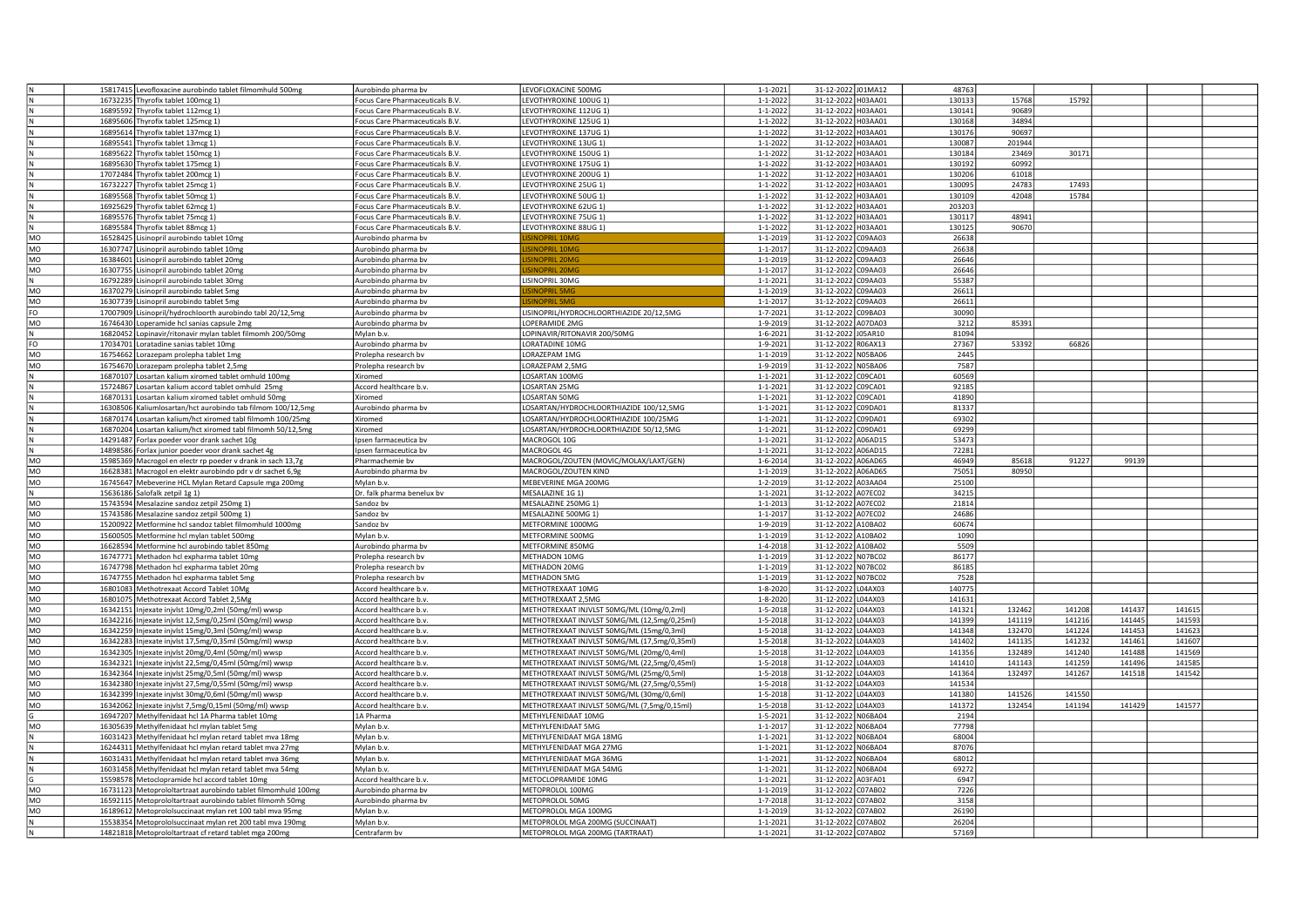|                 | 16932609 Metoprololsuccinaat 1A Pharma ret 25 tab mga 23,75mg                                             | 1A Pharma                                                    | METOPROLOL MGA 25MG                           | $1 - 2 - 2021$                   | 31-12-2022 C07AB02                       | 81043          |        |        |       |  |
|-----------------|-----------------------------------------------------------------------------------------------------------|--------------------------------------------------------------|-----------------------------------------------|----------------------------------|------------------------------------------|----------------|--------|--------|-------|--|
|                 |                                                                                                           |                                                              |                                               |                                  |                                          |                |        |        |       |  |
|                 | 16932617 Metoprololsuccinaat 1A Pharma ret 50 tab mga 47,5mg                                              | 1A Pharma                                                    | METOPROLOL MGA 50MG                           | $1 - 1 - 2021$                   | 31-12-2022 C07AB02                       | 26182          |        |        |       |  |
|                 | 15107132 Metoprololsuccinaat/hct sandoz tabl mga 95/12,5mg                                                | Sandoz bv                                                    | METOPROLOL/HYDROCHLOORTHIAZIDE MGA 100/12,5MG | $1 - 1 - 2021$                   | 31-12-2022 C07BB02                       | 34525          |        |        |       |  |
|                 | 14645513 Metronidazol aurobindo creme 10mg/g                                                              | Aurobindo pharma bv                                          | METRONIDAZOL 10MG/G                           | $1 - 4 - 2021$                   | 31-12-2022 D06BX01                       | 31984          |        |        |       |  |
| <b>MO</b>       | 13817035 Metronidazol aurobindo tablet 500mg                                                              | Aurobindo pharma by                                          | METRONIDAZOL 500MG                            | $1 - 1 - 2014$                   | 31-12-2022 P01AB01                       | 17027          |        |        |       |  |
| <b>MO</b>       | 16064534 Metrosa gel 7,5mg/g                                                                              | sandoz by                                                    | METRONIDAZOL 7,5MG/G                          | $1 - 1 - 2015$                   | 31-12-2022 D06BX01                       | 33480          |        |        |       |  |
| MO              |                                                                                                           |                                                              | MINOCYCLINE 100MG                             | $1 - 1 - 2012$                   | 31-12-2022 J01AA08                       | 31607          |        |        |       |  |
|                 | 14560321 Minocycline aurobindo tablet 100mg                                                               | Aurobindo pharma bv                                          |                                               |                                  |                                          |                |        |        |       |  |
| MO              | 14560313 Minocycline aurobindo tablet 50mg                                                                | Aurobindo pharma bv                                          | MINOCYCLINE 50MG                              | $1 - 1 - 2012$                   | 31-12-2022 J01AA08                       | 26212          |        |        |       |  |
| MO              | 16288912 Mirtazapine aurobindo tablet 15mg                                                                | Aurobindo pharma bv                                          | MIRTAZAPINE 15MG                              | 1-9-2019                         | 31-12-2022 N06AX11                       | 75221          | 67784  |        |       |  |
|                 | 16288920 Mirtazapine aurobindo tablet 30mg                                                                | Aurobindo pharma by                                          | MIRTAZAPINE 30MG                              | 1-4-2021                         | 31-12-2022 N06AX11                       | 39721          | 61484  |        |       |  |
|                 | 16348176 Mirtazapine aurobindo tablet 45mg                                                                | Aurobindo pharma bv                                          | MIRTAZAPINE 45MG                              | $1 - 2 - 2021$                   | 31-12-2022 N06AX11                       | 43370          | 61492  |        |       |  |
|                 |                                                                                                           |                                                              |                                               |                                  |                                          |                |        |        |       |  |
| MO              | 15816915 Modafinil aurobindo tablet 100mg                                                                 | Aurobindo pharma bv                                          | MODAFINIL 100MG                               | $1 - 1 - 2013$                   | 31-12-2022 N06BA07                       | 56146          |        |        |       |  |
| N               | 16932625 Mometasonfuroaat 1A Pharma neusspr 50mcg/do fl 140do                                             | 1A Pharma                                                    | MOMETASON 50UG 140 DO                         | $1 - 1 - 2021$                   | 31-12-2022 R01AD09                       | 52434          |        |        |       |  |
| MO              | 15946312 Montelukast aurobindo tablet filmomhuld 10mg                                                     | Aurobindo pharma bv                                          | MONTELUKAST 10MG                              | 1-1-2019                         | 31-12-2022 R03DC03                       | 52051          |        |        |       |  |
|                 | 17003881 Morfine injvlst 10mg/ml amp 1ml                                                                  | Focus Care Pharmaceuticals B.V.                              | MORFINE 10MG/ML 1ML                           | $1 - 5 - 2021$                   | 31-12-2022 N02AA01                       | 21652          | 46841  |        |       |  |
|                 |                                                                                                           |                                                              |                                               |                                  |                                          |                |        |        |       |  |
| MO              | 14655594 Morfinesulfaat aurobindo retard tablet mga 10mg                                                  | Aurobindo pharma bv                                          | MORFINE MGA 10MG                              | $1 - 1 - 2017$                   | 31-12-2022 N02AA01                       | 23418          | 52639  |        |       |  |
| MO              | 14655608 Morfinesulfaat aurobindo retard tablet mga 30mg                                                  | Aurobindo pharma bv                                          | MORFINE MGA 30MG                              | $1 - 1 - 2017$                   | 31-12-2022 N02AA01                       | 23426          | 52647  |        |       |  |
| MO              | 14655616 Morfinesulfaat aurobindo retard tablet mga 60mg                                                  | Aurobindo pharma bv                                          | MORFINE MGA 60MG                              | $1 - 1 - 2017$                   | 31-12-2022 N02AA01                       | 23434          | 52655  |        |       |  |
| N               | 16755448 Moxifloxacine double-e pharma tablet filmomh 400mg                                               | Prolepha research bv                                         | MOXIFLOXACINE 400MG                           | $1 - 1 - 2021$                   | 31-12-2022 J01MA14                       | 67628          |        |        |       |  |
|                 |                                                                                                           |                                                              |                                               |                                  |                                          |                |        |        |       |  |
| MO              | 15598586 Naltrexon hcl accord tablet omhuld 50mg                                                          | Accord healthcare b.v.                                       | NALTREXON 50MG                                | $1 - 7 - 2017$                   | 31-12-2022 N07BB04                       | 27863          |        |        |       |  |
| <b>MO</b>       | 16289579 Naproxen aurobindo tablet 250mg                                                                  | Aurobindo pharma by                                          | NAPROXEN 250MG                                | $1 - 1 - 2019$                   | 31-12-2022 M01AE02                       | 6378           | 32433  |        |       |  |
| MO              | 16289587 Naproxen aurobindo tablet 500mg                                                                  | Aurobindo pharma bv                                          | NAPROXEN 500MG                                | $1 - 2 - 2019$                   | 31-12-2022 M01AE02                       | 20850          | 32441  |        |       |  |
|                 | 15703924 Naratriptan cf tablet filmomhuld 2,5mg                                                           | Centrafarm bv                                                | NARATRIPTAN 2,5MG                             | $1 - 1 - 2021$                   | 31-12-2022 N02CC02                       | 48534          |        |        |       |  |
|                 |                                                                                                           |                                                              |                                               |                                  |                                          |                |        |        |       |  |
|                 | 15111245 Infvlst nacl 9mg/ml freeflex zak 100ml                                                           | Fresenius kabi nederland bv                                  | ATRIUMCHLORIDE 9MG/ML(0,9%) 100M              | $1 - 1 - 2021$                   | 31-12-2022 B05BB01                       | 25062          | 24856  |        |       |  |
|                 | 15316246 Infvlst nacl 9mg/ml kabipac zak 100ml                                                            | resenius kabi nederland bv                                   | ATRIUMCHLORIDE 9MG/ML(0.9%) 100M              | $1 - 1 - 2021$                   | 31-12-2022 B05BB01                       | 25062          | 24856  |        |       |  |
| FO              | 16944933 Infvlst nacl 9 mg/ml kabipac flacon 100 ml                                                       | resenius kabi nederland bv                                   | <b>TRIUMCHLORIDE 9MG/ML(0.9%) 100M</b>        | 1-12-2021                        | 31-12-2022 B05BB01                       | 25062          | 24856  |        |       |  |
|                 | 13878980 Injvlst natrii chloridum 9mg/ml ampul 10ml kunst                                                 | resenius kabi nederland by                                   | NATRIUMCHLORIDE 9MG/ML(0.9%) 10ML             | $1 - 1 - 2021$                   | 31-12-2022 B05BB01                       | 16098          |        |        |       |  |
|                 |                                                                                                           |                                                              |                                               | $1 - 1 - 2021$                   | 31-12-2022 C07AB12                       | 107425         |        |        |       |  |
|                 | 16644883 Nebivolol glenmark tablet 2,5mg                                                                  | Glenmark pharmaceuticals europe limited                      | NEBIVOLOL 2,5MG                               |                                  |                                          |                |        |        |       |  |
| MO              | 16267818 Nebivolol glenmark tablet 5mg                                                                    | Glenmark pharmaceuticals europe limited                      | NEBIVOLOL 5MG                                 | 1-1-2017                         | 31-12-2022 C07AB12                       | 46353          |        |        |       |  |
|                 | 15923398 Nevirapine mylan tablet 200mg                                                                    | Mylan b.y                                                    | NEVIRAPINE 200MG                              | $1 - 1 - 2021$                   | 31-12-2022 J05AG01                       | 49786          |        |        |       |  |
|                 | 15356175 Nifedipine sandoz retard tablet mga 30mg                                                         | sandoz bv                                                    | NIFEDIPINE MGA 30MG                           | $1 - 1 - 2021$                   | 31-12-2022 C08CA05                       | 33693          |        |        |       |  |
|                 | 15356183 Nifedipine sandoz retard tablet mga 60mg                                                         | andoz by                                                     | NIFEDIPINE MGA 60MG                           | $1 - 1 - 2021$                   | 31-12-2022 C08CA05                       | 33707          |        |        |       |  |
|                 |                                                                                                           |                                                              |                                               |                                  |                                          |                |        |        |       |  |
|                 | 16960165 Nitisinone dipharma capsule 10mg                                                                 | urocept international bv                                     | NITISINON 10MG                                | $1 - 1 - 2021$                   | 31-12-2022 A16AX04                       | 80004          |        |        |       |  |
|                 | 16960335 Nitisinone dipharma capsule 20mg                                                                 | Eurocept international bv                                    | NITISINON 20MG                                | $1 - 1 - 2021$                   | 31-12-2022 A16AX04                       | 128678         |        |        |       |  |
|                 | 16960262 Nitisinone dipharma capsule 2mg                                                                  | Eurocept international bv                                    | NITISINON 2MG                                 | $1 - 1 - 2021$                   | 31-12-2022 A16AX04                       | 79987          |        |        |       |  |
| MO              | 15131440 Orfadin capsule 5mg                                                                              | wedish Orphan Biovitrum (The Netherlands) B.V. NITISINON 5MG |                                               | 1-7-2017                         | 31-12-2022 A16AX04                       | 7999           |        |        |       |  |
|                 |                                                                                                           |                                                              |                                               |                                  |                                          |                |        |        |       |  |
|                 | 12337528 Furadantine mc capsule 50mg                                                                      | Prolepha research by                                         | NITROFURANTOINE 50MG                          | $1 - 4 - 2021$                   | 31-12-2022 J01XE01                       | 5460           |        |        |       |  |
| <b>MO</b>       | 12506893 Transiderm nitro 10 pleister transderm 10mg/24uur                                                | Novartis pharma by                                           | NITROGLYCERINE 10MG/24UUR                     | $1 - 1 - 2019$                   | 31-12-2022 C01DA02                       | 20672          | 38814  | 4453   | 45810 |  |
| MO              | 12505692 Transiderm nitro pleister transderm 5mg/24uur                                                    | Novartis pharma bv                                           | NITROGLYCERINE 5MG/24UUR                      | $1 - 1 - 2019$                   | 31-12-2022 C01DA02                       | 21520          | 38822  | 4452   | 45802 |  |
| MO              | 16760530 Nortriptyline ria tablet 10mg                                                                    | Focus Care Pharmaceuticals B.V.                              | NORTRIPTYLINE 10MG                            | 1-6-2019                         | 31-12-2022 N06AA10                       | 27448          |        |        |       |  |
|                 |                                                                                                           |                                                              |                                               |                                  |                                          |                |        |        |       |  |
| MO              | 16760549 Nortriptyline ria tablet 25mg                                                                    | Focus Care Pharmaceuticals B.V                               | NORTRIPTYLINE 25MG                            | 1-6-2019                         | 31-12-2022 N06AA10                       | 6564           |        |        |       |  |
| MO              | 16725913 Nortriptyline glenmark tablet filmomhuld 50mg                                                    | Glenmark pharmaceuticals europe limited                      | NORTRIPTYLINE 50MG                            | $1 - 6 - 2019$                   | 31-12-2022 N06AA10                       | 25623          |        |        |       |  |
| <b>MO</b>       | 16727177 Nystatine rph suspensie 100.000ie/ml                                                             | Prolepha research bv                                         | NYSTATINE 100.000IE/MI                        | $1 - 1 - 2019$                   | 31-12-2022 A07AA02                       | 6629           |        |        |       |  |
|                 | 14127555 Sandostatine lar injpdr fl 10mg + solv 2ml                                                       | Vovartis pharma bv                                           | <b>OCTREOTIDE 10MG</b>                        | $1 - 1 - 2021$                   | 31-12-2022 H01CB02                       | 70440          |        |        |       |  |
|                 |                                                                                                           |                                                              |                                               |                                  |                                          |                |        |        |       |  |
|                 | 14127563 Sandostatine lar injpdr fl 20mg + solv 2ml                                                       | Novartis pharma bv                                           | OCTREOTIDE 20MG                               | 1-1-2021                         | 31-12-2022 H01CB02                       | 70459          |        |        |       |  |
|                 | 14127571 Sandostatine lar injpdr fl 30mg + solv 2ml                                                       | Novartis pharma bv                                           | OCTREOTIDE 30MG                               | $1 - 1 - 2021$                   | 31-12-2022 H01CB02                       | 70467          |        |        |       |  |
| MO              | 15580792 Octreotide sandoz injvlst 0,5mg/ml ampul 1ml                                                     | andoz bv                                                     | OCTREOTIDE INJVLST 0,5MG/ML                   | 1-1-2019                         | 31-12-2022 H01CB02                       | 32514          | 86053  | 122912 |       |  |
| MO              | 15827763 Olanzapine accord tablet filmomhuld 10mg                                                         | Accord healthcare b.v.                                       | <b>OLANZAPINE 10MG</b>                        | $1 - 1 - 2017$                   | 31-12-2022 N05AH03                       | 45578          |        |        |       |  |
| MO              |                                                                                                           |                                                              | <b>OLANZAPINE 20MG</b>                        |                                  |                                          | 69604          |        |        |       |  |
|                 | 15825140 Olanzapine aurobindo tablet 20mg                                                                 | Aurobindo pharma bv                                          |                                               | $1 - 1 - 2019$                   | 31-12-2022 N05AH03                       |                |        |        |       |  |
| MO              | 15938085 Olanzapine smelttab mylan orodisp tablet 20mg                                                    | Mylan b.v.                                                   | OLANZAPINE 20MG SMELTABLET                    | $1 - 2 - 2019$                   | 31-12-2022 N05AH03                       | 69612          |        |        |       |  |
| MO              | 16350839 Olmesartanmedoxomil glenmark tablet filmomh 40mg                                                 | Glenmark pharmaceuticals europe limited                      | OLMESARTAN 40MG                               | 1-7-2017                         | 31-12-2022 C09CA08                       | 70211          |        |        |       |  |
| MO              | 16735919 Olmesartanmedoxomil/amlodipine acc tab fo 20/5mg                                                 | Accord healthcare b.v                                        | OLMESARTAN/AMLODIPINE 20/5MG                  | $1 - 6 - 2019$                   | 31-12-2022 C09DB02                       | 123722         |        |        |       |  |
| MO              | 16735900 Olmesartanmedoxomil/amlodipine acc tab fo 40/5mg                                                 | Accord healthcare b.v.                                       | OLMESARTAN/AMLODIPINE 40/5MG                  | $1 - 6 - 2019$                   | 31-12-2022 C09DB02                       | 123730         |        |        |       |  |
|                 |                                                                                                           |                                                              |                                               |                                  |                                          |                |        |        |       |  |
| <b>MO</b>       | 16735897 Olmesartanmedoxomil/amlodipine acc tab fo 40/10mg                                                | Accord healthcare b.v.                                       | OLMESARTAN/AMLODIPINE 40/10MG                 | 1-6-2019                         | 31-12-2022 C09DB02                       | 123749         |        |        |       |  |
|                 | 16972759 Olmesartanmedoxomil/amlod/hct acc t f 20/5/12,5mg                                                | Accord healthcare b.v.                                       | OLMESARTAN/AMLODIPINE/HCT 20/5/12,5MG         | $1 - 5 - 2021$                   | 31-12-2022 C09DX03                       | 123676         |        |        |       |  |
|                 | 16994361 Olmesartanmedoxomil/amlod/hct acc t f 40/10/12,5mg                                               | Accord healthcare b.v.                                       | OLMESARTAN/AMLODIPINE/HCT 40/10/12,5MG        | $1 - 5 - 2021$                   | 31-12-2022 C09DX03                       | 123706         |        |        |       |  |
|                 | 16994345 Olmesartanmedoxomil/amlod/hct acc t f 40/10/25mg                                                 | Accord healthcare b.v.                                       | OLMESARTAN/AMLODIPINE/HCT 40/10/25MG          | 1-5-2021                         | 31-12-2022 C09DX03                       | 123714         |        |        |       |  |
|                 |                                                                                                           |                                                              |                                               |                                  |                                          |                |        |        |       |  |
|                 | 16994280 Olmesartanmedoxomil/amlod/hct acc t f 40/5/12,5mg                                                | Accord healthcare b.v.                                       | OLMESARTAN/AMLODIPINE/HCT 40/5/12,5MG         | $1 - 5 - 2021$                   | 31-12-2022 C09DX03                       | 123684         |        |        |       |  |
|                 | 16994337 Olmesartanmedoxomil/amlod/hct acc t f 40/5/25mg                                                  | Accord healthcare b.v.                                       | OLMESARTAN/AMLODIPINE/HCT 40/5/25MG           | $1 - 5 - 2021$                   | 31-12-2022 C09DX03                       | 123692         |        |        |       |  |
| MO              | 16333586 Olmesartanmedoxomil/hct cf tab filmom 20/25mg                                                    | Centrafarm bv                                                | OLMESARTAN/HYDROCHLOORTHIAZIDE 20/25MG        | $1 - 1 - 2019$                   | 31-12-2022 C09DA08                       | 80101          |        |        |       |  |
| MO              | 16275713 Omecat capsule msr 10mg                                                                          | Prolepha research bv                                         | OMEPRAZOL 10MG                                | $1 - 1 - 2017$                   | 31-12-2022 A02BC01                       | 60054          | 88781  |        |       |  |
| MO              |                                                                                                           | Focus Care Pharmaceuticals B.V                               | OMEPRAZOL 40MG                                | $1 - 1 - 2015$                   | 31-12-2022 A02BC01                       | 60070          | 88803  |        |       |  |
|                 | 16064615 Omeprazol focus capsule msr 40mg                                                                 |                                                              |                                               |                                  |                                          |                |        |        |       |  |
| MO              | 16064607 Omeprazol focus capsule msr 20mg                                                                 | Focus Care Pharmaceuticals B.V                               | OMEPRAZOL MSR 20MG                            | $1 - 1 - 2017$                   | 31-12-2022 A02BC01                       | 60062          | 88811  |        |       |  |
| MO              | 15702782 Ondansetron aurobindo tablet filmomhuld 8mg                                                      | Aurobindo pharma by                                          | <b>ONDANSETRON 8MG</b>                        | $1 - 3 - 2017$                   | 31-12-2022 A04AA01                       | 31518          | 49913  |        |       |  |
|                 |                                                                                                           |                                                              |                                               | 1-3-2019                         | 31-12-2022 N02AA05                       | 68217          | 102059 | 94390  |       |  |
|                 |                                                                                                           |                                                              |                                               |                                  |                                          |                |        |        |       |  |
| MO              | 15801551 Oxycodon hcl gl tablet filmomhuld 10mg                                                           | Mylan b.v.                                                   | OXYCODON 10MG                                 |                                  |                                          |                |        |        |       |  |
| MO              | 15902188 Oxycodon hcl aurobindo capsule 20mg                                                              | Aurobindo pharma bv                                          | OXYCODON 20MG                                 | $1 - 1 - 2015$                   | 31-12-2022 N02AA05                       | 68209          | 94412  |        |       |  |
| MO              | 15801543 Oxycodon hcl gl tablet filmomhuld 5mg                                                            | Mylan b.v.                                                   | OXYCODON 5MG                                  | 1-3-2019                         | 31-12-2022 N02AA05                       | 68225          | 102040 | 94374  |       |  |
| MO              | 16026659<br>Oxycodon hcl aurobindo retard tablet mga 15mg                                                 | urobindo pharma bv                                           | OXYCODON MGA 15MG                             | $1 - 1 - 2015$                   | 31-12-2022 N02AA05                       | 94277          |        |        |       |  |
|                 | 16026675 Oxycodon hcl aurobindo retard tablet mga 30mg                                                    | Aurobindo pharma bv                                          | OXYCODON MGA 30MG                             | $1 - 1 - 2021$                   | 31-12-2022 N02AA05                       | 94285          |        |        |       |  |
|                 |                                                                                                           |                                                              |                                               |                                  |                                          |                |        |        |       |  |
| <b>MO</b><br>MO | 15801586 Oxycodon hcl lannacher tablet mva 10mg<br>16026667 Oxycodon hcl aurobindo retard tablet mga 20mg | Mylan h.v.<br>Aurobindo pharma bv                            | <b>DXYCODON MGA 10MG</b><br>OXYCODON MGA 20MG | $1 - 3 - 2019$<br>$1 - 1 - 2015$ | 31-12-2022 N02AA05<br>31-12-2022 N02AA05 | 57614<br>57622 |        |        |       |  |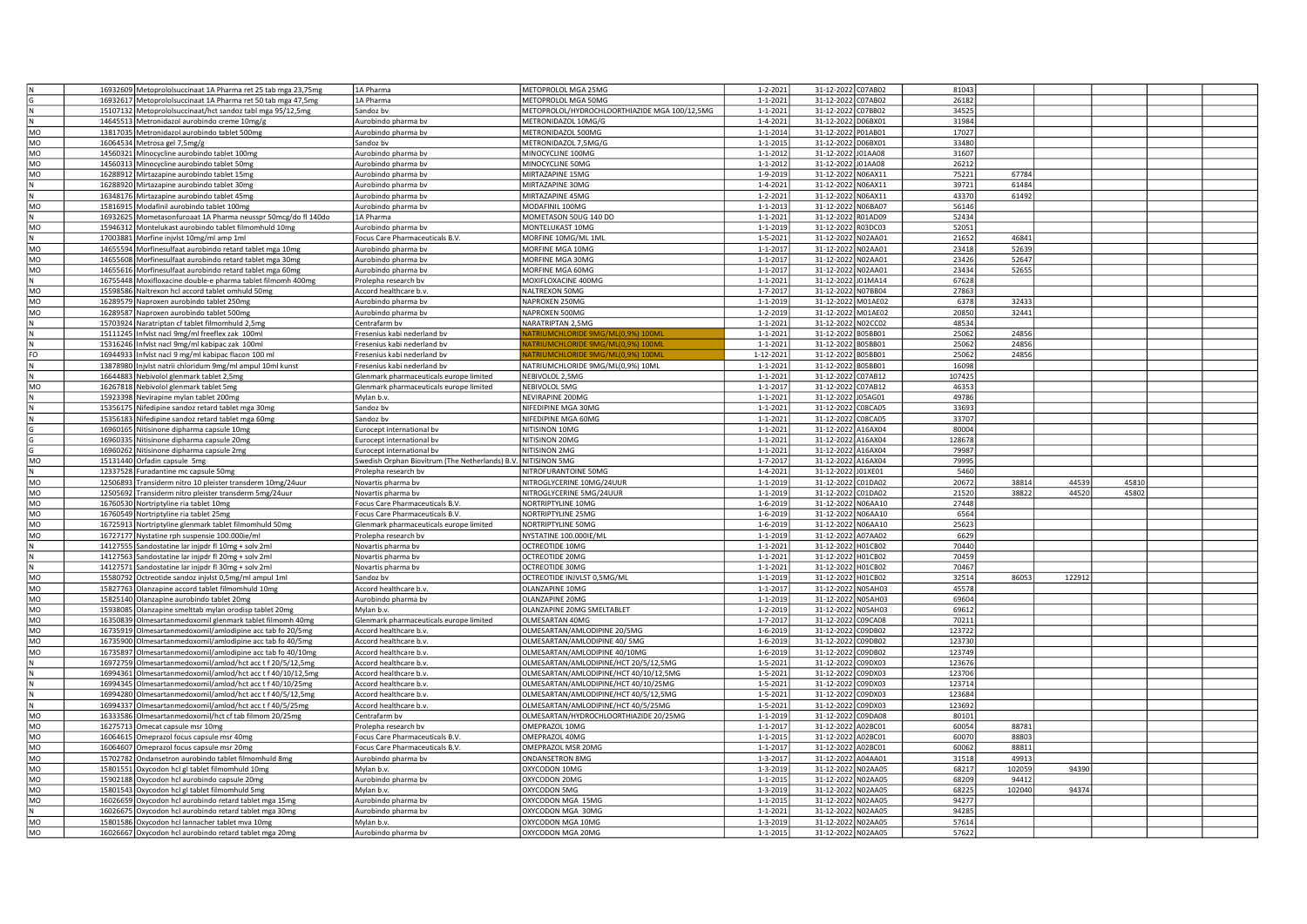| MO              | 16026683 Oxycodon hcl aurobindo retard tablet mga 40mg        | Aurobindo pharma bv                     | OXYCODON MGA 40MG                  | $1 - 1 - 2015$ | 31-12-2022 N02AA05    | 57630  |        |        |        |  |
|-----------------|---------------------------------------------------------------|-----------------------------------------|------------------------------------|----------------|-----------------------|--------|--------|--------|--------|--|
| MO              | 15801578 Oxycodon hcl lannacher tablet mva 5mg                | Mylan b.y.                              | OXYCODON MGA 5MG                   | 1-3-2019       | 31-12-2022 N02AA05    | 66788  |        |        |        |  |
| MO              | 16736605 Paliperidon sandoz retard tablet mva 6mg             | Sandoz bv                               | PALIPERIDON MGA 6MG                | 1-6-2019       | 31-12-2022 N05AX13    | 84646  |        |        |        |  |
| MO              | 16736613 Paliperidon sandoz retard tablet mva 9mg             | Sandoz bv                               | PALIPERIDON MGA 9MG                | 1-6-2019       | 31-12-2022 N05AX13    | 84654  |        |        |        |  |
| N               | 16932706 Pantoprazol 1a pharma 20 mg, maagsapresistente tab   | 1A Pharma                               | PANTOPRAZOL MSR 20MG               | $1 - 1 - 2021$ | 31-12-2022 A02BC02    | 52272  |        |        |        |  |
|                 | 16932722 Pantoprazol 1a pharma 40 mg, maagsapresistente tab   | 1A Pharma                               | PANTOPRAZOL MSR 40MG               | $1 - 1 - 2021$ | 31-12-2022 A02BC02    | 43044  |        |        |        |  |
| MO              | 16303857 Paroxetine icc tablet 10mg(als hcl anhy)             | Prolepha research bv                    | PAROXETINE 10MG                    | $1 - 1 - 2017$ | 31-12-2022 N06AB05    | 125040 |        |        |        |  |
| MO              | 16307763 Paroxetine aurobindo tablet filmomhuld 20mg          | Aurobindo pharma bv                     | PAROXETINE 20MG                    | $1 - 1 - 2017$ | 31-12-2022 N06AB05    | 125032 |        |        |        |  |
| MO              | 16307771 Paroxetine aurobindo tablet filmomhuld 30mg          | Aurobindo pharma bv                     | PAROXETINE 30MG                    | $1 - 1 - 2017$ | 31-12-2022 N06AB05    | 125059 |        |        |        |  |
| MO              | 16757904 Ziextenzo injvlst 10mg/ml wwsp 0,6ml                 | Sandoz bv                               | PEGFILGRASTIM 10MG/ML              | $1 - 1 - 2019$ | 31-12-2022 L03AA13    | 68756  | 150231 |        |        |  |
| MO              | 16188535 Perindopril tert-butylamine glenmark tablet 2mg      | Glenmark pharmaceuticals europe limited | PERINDOPRIL 2MG EN 2,5MG           | $1 - 1 - 201$  | 31-12-2022 C09AA04    | 41300  | 85154  | 108499 |        |  |
| MO              | 16188543 Perindopril tert-butylamine glenmark tablet 4mg      | Glenmark pharmaceuticals europe limited | PERINDOPRIL 4MG EN 5MG             | $1 - 1 - 201$  | 31-12-2022 C09AA04    | 29076  | 85162  | 108502 |        |  |
| MO              | 16188551 Perindopril tert-butylamine glenmark tablet 8mg      | Glenmark pharmaceuticals europe limited | PERINDOPRIL 8MG EN 10MG            | $1 - 3 - 2016$ | 31-12-2022 C09AA04    | 69523  | 85170  | 108510 |        |  |
| MO              | 15724719 Perindopril tert-butyl/indapamide glen t 2/0,625mg   | Glenmark pharmaceuticals europe limited | PERINDOPRIL/INDAPAMIDE 2/0,62MG    | $1 - 1 - 2017$ | 31-12-2022 C09BA04    | 90026  |        |        |        |  |
| MO              | 16280792 Perindopril tert-butyl/indapamide mylan t 4/1,25mg   | Mylan b.v.                              | PERINDOPRIL/INDAPAMIDE 4/1,25MG    | $1 - 1 - 2017$ | 31-12-2022 C09BA04    | 60577  | 85146  | 108529 |        |  |
| MO              | 16736133 Perindopril tert-butyl/amlodipine focus tab 8/10mg   | Focus Care Pharmaceuticals B.V.         | PERINDOPRIL-ERB/AMLODIPINE 8/10MG  | 1-9-2019       | 31-12-2022 C09BB04    | 123579 | 123412 | 123617 |        |  |
| MO              | 16068491 Perindopril tert-butyl/amlodipine sdz tab 8/ 5mg     | Sandoz bv                               | PERINDOPRIL-TOS/AMLODIPINE 10/ 5MG | $1 - 1 - 2019$ | 31-12-2022 C09BB04    | 123560 | 123404 | 123609 |        |  |
| MO              | 16736125 Perindopril tert-butyl/amlodipine focus tab 4/ 5mg   | Focus Care Pharmaceuticals B.V.         | PERINDOPRIL-TOS/AMLODIPINE 5/ 5MG  | $1 - 1 - 2019$ | 31-12-2022 C09BB04    | 123382 | 123587 | 123544 |        |  |
| MO              | 16736141 Perindopril tert-butyl/amlodipine focus tab 4/10mg   | Focus Care Pharmaceuticals B.V.         | PERINDOPRIL-TOS/AMLODIPINE 5/10MG  | 1-1-2019       | 31-12-2022 C09BB04    | 123390 | 123595 | 123552 |        |  |
| N               | 17009227 Permetrine gel 50mg/g Prolepha                       | Prolepha research bv                    | PERMETRINE 50MG/G                  | $1 - 5 - 2021$ | 31-12-2022 P03AC04    | 33804  | 208833 |        |        |  |
| MO              | 15196763 Pipamperon sandoz tablet 40mg                        | Sandoz by                               | PIPAMPERON 40MG                    | 1-1-2019       | 31-12-2022 N05AD05    | 841    |        |        |        |  |
|                 | 16864336 Posaconazol glenmark suspensie 40mg/ml               | Glenmark pharmaceuticals europe limited | POSACONAZOL 40MG/ML                | $1 - 1 - 2021$ | 31-12-2022 J02AC04    | 79553  |        |        |        |  |
| N               | 16967593 Posaconazole accord tablet 100mg                     | Accord healthcare b.v.                  | POSACONAZOL MSR 100MG              | $1 - 1 - 2021$ | 31-12-2022 J02AC04    | 117498 |        |        |        |  |
| lΝ              | 15816877 Pramipexol aurobindo tablet 0,125mg (0,088mg base)   | Aurobindo pharma bv                     | PRAMIPEXOL 0.125MG                 | $1 - 1 - 2021$ | 31-12-2022 N04BC05    | 49468  |        |        |        |  |
| N               | 15724476 Glepark tablet 0,25mg (0,18mg base)                  | Glenmark pharmaceuticals europe limited | PRAMIPEXOL 0,25MG                  | $1 - 1 - 2021$ | 31-12-2022 N04BC05    | 49441  |        |        |        |  |
| MO              | 15724484 Glepark tablet 0,5mg (0,35mg base)                   | Glenmark pharmaceuticals europe limited | PRAMIPEXOL 0,5MG                   | $1 - 1 - 2017$ | 31-12-2022 N04BC05    | 95060  |        |        |        |  |
| MO              | 16064488 Pramipexol sandoz ret tb mva 3,75mg (2,62mg base)    | Sandoz by                               | PRAMIPEXOL MGA 3,75MG              | 1-1-2019       | 31-12-2022 N04BC05    | 94129  |        |        |        |  |
|                 | 16064496 Pramipexol sandoz ret tb mva 4,5mg (3,15mg base)     | Sandoz by                               | PRAMIPEXOL MGA 4.5MG               | $1 - 1 - 2021$ | 31-12-2022 N04BC05    | 91251  |        |        |        |  |
| MO              | 16779177 Prasugrel Mylan Filmomhulde Tablet 10Mg              | Mylan b.v.                              | PRASUGREL 10MG                     |                | 31-12-2022 B01AC22    | 196894 |        |        |        |  |
| MO              |                                                               |                                         | PRAVASTATINE 20MG                  | 1-2-2020       |                       | 31089  |        |        |        |  |
| $\overline{MO}$ | 15712338 Pravastatinenatrium rp tablet 20mg                   | Pharmachemie bv                         |                                    | $1 - 1 - 2012$ | 31-12-2022 C10AA03    |        |        |        |        |  |
|                 | 15712346 Pravastatinenatrium rp tablet 40mg                   | Pharmachemie bv                         | PRAVASTATINE 40MG                  | 1-1-2012       | 31-12-2022 C10AA03    | 46930  |        |        |        |  |
| N               | 15611620 Prednisolon sandoz tablet 20mg                       | Sandoz bv                               | PREDNISOLON 20MG                   | $1 - 1 - 2021$ | 31-12-2022 H02AB06    | 58173  |        |        |        |  |
| MO              | 15499774 Prednisolon mylan tablet 30mg                        | Mylan b.v.                              | PREDNISOLON 30MG                   | $1 - 1 - 2011$ | 31-12-2022 H02AB06    | 66109  |        |        |        |  |
| lΝ              | 14051729 Prednisolon cf tablet 5mg                            | Centrafarm bv                           | PREDNISOLON 5MG                    | $1 - 1 - 2021$ | 31-12-2022 H02AB06    | 30449  |        |        |        |  |
| MO              | 16181867 Pregabaline accord healthcare capsule 150mg          | Accord healthcare b.v.                  | PREGABALINE 150MG                  | $1 - 6 - 2019$ | 31-12-2022 N03AX16    | 75728  |        |        |        |  |
| MO              | 16181840 Pregabaline accord healthcare capsule 25mg           | Accord healthcare b.v.                  | PREGABALINE 25MG                   | 1-2-2019       | 31-12-2022 N03AX16    | 75698  |        |        |        |  |
| N               | 16181875 Pregabaline accord capsule 300mg                     | Accord healthcare b.v.                  | PREGABALINE 300MG                  | $1 - 1 - 2021$ | 31-12-2022 N03AX16    | 75736  |        |        |        |  |
| MO              | 16181859 Pregabaline accord healthcare capsule 75mg           | Accord healthcare b.v.                  | PREGABALINE 75MG                   | $1 - 6 - 2019$ | 31-12-2022 N03AX16    | 75701  |        |        |        |  |
| $\overline{MO}$ | 15593460 Propranolol hcl accord tablet 10mg                   | Accord healthcare b.v.                  | PROPRANOLOL 10MG                   | $1 - 1 - 2011$ | 31-12-2022 C07AA05    | 5703   |        |        |        |  |
| MO              | 15593479 Propranolol hcl accord tablet 40mg                   | Accord healthcare b.v.                  | PROPRANOLOL 40MG                   | $1 - 1 - 2011$ | 31-12-2022 C07AA05    | 5711   |        |        |        |  |
| MO              | 15200094 Psylliumvezels sdz granulaat orang skvr 3,25g sach   | Sandoz bv                               | PSYLLIUMZAAD 3,25G                 | 1-9-2019       | 31-12-2022 A06AC01    | 38261  | 48372  | 50202  | 147265 |  |
| MO              | 15774171 Quetiapine accord tablet filmomhuld 25mg             | Accord healthcare b.v.                  | QUETIAPINE 25MG                    | $1 - 1 - 2014$ | 31-12-2022 N05AH04    | 50741  |        |        |        |  |
| N               | 16592328 Quetiapine aurobindo retard tablet mva 150mg         | Aurobindo pharma bv                     | QUETIAPINE MGA 150MG               | $1 - 1 - 2021$ | 31-12-2022 N05AH04    | 94757  |        |        |        |  |
| MO              | 15966259 Quetiapine accord retard tablet mva 400mg            | Accord healthcare b.v.                  | <b>QUETIAPINE MGA 400MG</b>        | $1 - 1 - 2015$ | 31-12-2022 N05AH04    | 84212  |        |        |        |  |
|                 | 16592301 Quetiapine aurobindo retard tablet mva 50mg          | Aurobindo pharma bv                     | <b>QUETIAPINE MGA 50MG</b>         | $1 - 1 - 2022$ | 31-12-2022 N05AH04    | 84182  |        |        |        |  |
| MO              | 16607856 Rabeprazolnatrium focus tablet msr 10mg              | Focus Care Pharmaceuticals B.V          | RABEPRAZOL 10MG                    | 1-4-2018       | 31-12-2022 A02BC04    | 54860  |        |        |        |  |
| MO              | 15835375 Rabeprazolnatrium sandoz tablet msr 20mg             | Sandoz bv                               | RABEPRAZOL 20MG                    | $1 - 3 - 2019$ | 31-12-2022 A02BC04    | 54879  |        |        |        |  |
| MO              | 16012798 Ramipril teva tablet 1,25mg                          | Prolepha research bv                    | RAMIPRIL 1,25MG                    | 1-1-2019       | 31-12-2022 C09AA05    | 50628  | 30848  |        |        |  |
| MO              | 16012801 Ramipril teva tablet 10mg                            | Prolepha research bv                    | RAMIPRIL 10MG                      | $1 - 1 - 2019$ | 31-12-2022 C09AA05    | 70351  | 30856  |        |        |  |
| M <sub>O</sub>  | 16012828 Ramipril teva tablet 2,5mg                           | Prolepha research bv                    | RAMIPRIL 2,5MG                     | $1 - 1 - 2019$ | 31-12-2022 C09AA05    | 50555  | 70998  |        |        |  |
| MO              | 16012836 Ramipril teva tablet 5mg                             | Prolepha research bv                    | RAMIPRIL 5MG                       | 1-1-2019       | 31-12-2022 C09AA05    | 50563  | 71005  |        |        |  |
| G               | 14818833 Rifampicine sandoz capsule 300mg                     | Sandoz bv                               | RIFAMPICINE 300MG                  | $1 - 1 - 2021$ | 31-12-2022 J04AB02    | 7064   |        |        |        |  |
| MO              | 15822745 Riluzol sandoz tablet filmomhuld 50mg                | Sandoz bv                               | RILUZOL 50MG                       | 1-9-2019       | 31-12-2022 N07XX02    | 45225  |        |        |        |  |
| MO              | 15718042 Natriumrisedronaat sandoz wekelijks tabl omh 35mg    | Sandoz by                               | RISEDRONINEZUUR 35MG               | $1 - 1 - 2012$ | 31-12-2022 M05BA07    | 68888  |        |        |        |  |
| N               | 15419630 Risperidon accord tablet omhuld 0,5mg                | Accord healthcare b.v.                  | RISPERIDON 0,5MG                   | $1 - 1 - 2021$ | 31-12-2022 N05AX08    | 56197  |        |        |        |  |
|                 | 15369633 Risperidon aurobindo tablet omhuld 1mg               | Aurobindo pharma bv                     | RISPERIDON 1MG                     | $1 - 1 - 2021$ | 31-12-2022 N05AX08    | 37710  |        |        |        |  |
| MO              | 15321312 Risperidon sandoz drank 1mg/ml                       | Sandoz bv                               | RISPERIDON 1MG/ML                  | $1 - 1 - 2015$ | 31-12-2022 N05AX08    | 44016  |        |        |        |  |
| N               | 16061462 Risperidon aurobindo tablet omhuld 2mg               | Aurobindo pharma bv                     | <b>RISPERIDON 2MG</b>              | $1 - 1 - 2021$ | 31-12-2022 N05AX08    | 37729  |        |        |        |  |
| MO              | 16668847 Ritonavir mylan tablet filmomhuld 100mg              | Mylan b.v.                              | RITONAVIR 100MG                    | $1 - 6 - 2019$ | 31-12-2022 J05AE03    | 94064  |        |        |        |  |
|                 | 16946650 Rivastigmine 1A Pharma pleister transderm 13,3mg/24u | 1A Pharma                               | RIVASTIGMINE 13.3MG/24UUR          | $1 - 5 - 2021$ | 31-12-2022 N06DA03    | 105414 |        |        |        |  |
| MO              | 16599802 Demelora pleister transdermaal 4,6mg/24uur           | Aurobindo pharma bv                     | RIVASTIGMINE 4,6MG/24UUR           | 1-1-2019       | 31-12-2022 N06DA03    | 112879 | 85006  |        |        |  |
| MO              | 16599799 Demelora pleister transdermaal 9,5mg/24uur           | Aurobindo pharma bv                     | RIVASTIGMINE 9,5MG/24UUF           | $1 - 1 - 2019$ | 31-12-2022 N06DA03    | 112887 | 84980  |        |        |  |
| IN.             | 15934713 Rizatriptan smelttab mylan orodisp tablet 10mg       | Mylan b.v.                              | RIZATRIPTAN SMELTTABLET 10MG       | $1 - 1 - 2021$ | 31-12-2022 N02CC04    | 50504  | 50520  |        |        |  |
| MO              | 15821188 Ropinirol cf retard tablet mya 4mg                   | Centrafarm by                           | ROPINIROL MGA 4MG                  | $1 - 1 - 2019$ | 31-12-2022 N04BC04    | 85634  |        |        |        |  |
| MO              | 15821196 Ropinirol cf retard tablet mva 8mg                   | Centrafarm by                           | ROPINIROL MGA 8MG                  | 1-1-2019       | 31-12-2022 N04BC04    | 85642  |        |        |        |  |
| MO              | 16604768 Rosuvastatine aurobindo tablet filmomhuld 10mg       | Aurobindo pharma by                     | ROSUVASTATINE 10MG (ALS CA-ZOUT)   | $1 - 2 - 2018$ | 31-12-2022 C10AA07    | 201049 |        |        |        |  |
|                 | 16674995 Rosuvastatine sun tablet filmomhuld 20mg             | Sun pharmaceutical industries europe bv | ROSUVASTATINE 20MG (ALS CA-ZOUT)   | $1 - 1 - 2021$ | 31-12-2022 C10AA07    | 201057 |        |        |        |  |
| MO              | 16604822 Rosuvastatine aurobindo tablet filmomhuld 40mg       | Aurobindo pharma bv                     | ROSUVASTATINE 40MG (ALS CA-ZOUT)   | 1-4-2019       | 31-12-2022<br>C10AA07 | 201065 |        |        |        |  |
| MO              | 16604725 Rosuvastatine aurobindo tablet filmomhuld 5mg        | Aurobindo pharma bv                     | ROSUVASTATINE 5MG (ALS CA-ZOUT)    | $1 - 2 - 2018$ | 31-12-2022 C10AA07    | 201030 |        |        |        |  |
| MO              | 16318323 Rupatadine cf tablet 10mg                            | Centrafarm by                           | RUPATADINE 10MG                    | 1-9-2019       | 31-12-2022 R06AX28    | 98426  |        |        |        |  |
| $\,$ N          | 14127202 Ventolin 100 aer cfkvr 100mcg/do spbs 200do+inhal    | Glaxosmithkline b.v.                    | SALBUTAMOL 100UG/DO 200DO          | $1 - 1 - 2021$ | 31-12-2022 R03AC02    | 43281  | 53007  |        |        |  |
|                 |                                                               |                                         |                                    |                |                       |        |        |        |        |  |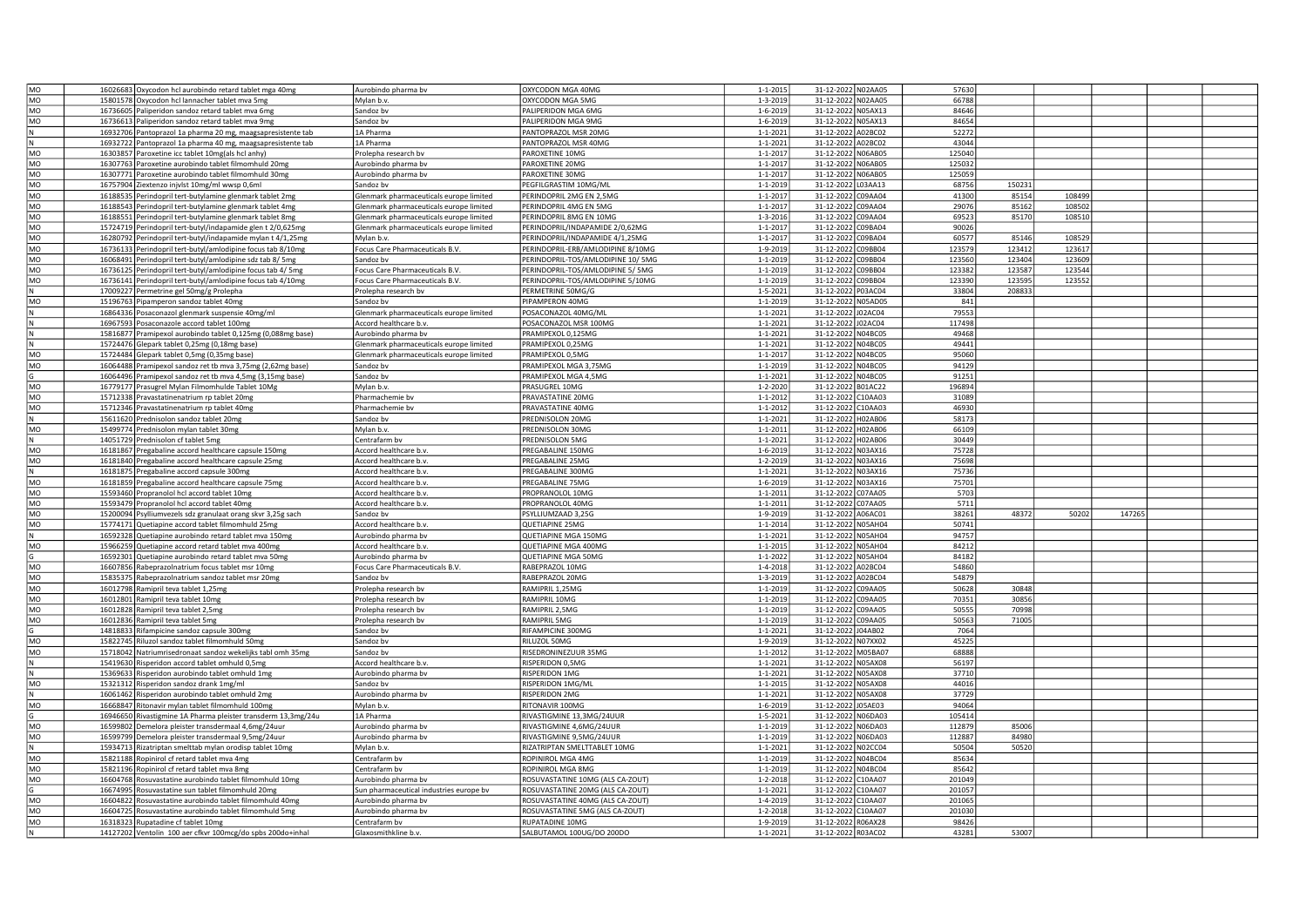|           | 16182324 Ipratro br/salbut cip ud vernopl 0,5/2,5mg fl2,5ml                                                       | <b>Focus Care Pharmaceuticals B.V</b>   | SALBUTAMOL/IPRATROPIUM 1/0,2MG/ML                 | $1 - 1 - 2021$ | 31-12-2022 R03AL02 |         | 81760  |        |        |        |        |        |
|-----------|-------------------------------------------------------------------------------------------------------------------|-----------------------------------------|---------------------------------------------------|----------------|--------------------|---------|--------|--------|--------|--------|--------|--------|
|           | 16955145 Salmeterol/fluticason wellnex inhpdr 50/100mcg 60d 4)                                                    | Prolepha research bv                    | SALMETEROL/FLUTICASON 50/100UG/DO 60DO 4)         | $1 - 1 - 2021$ | 31-12-2022 R03AK06 |         | 64955  | 206334 |        |        |        |        |
|           | 16961714 Salmeterol/fluticason wellnex inhpdr 50/250mcg 60d                                                       | Prolepha research by                    | SALMETEROL/FLUTICASON 50/250UG/DO 60DO            | $1 - 1 - 2021$ | 31-12-2022 R03AK06 |         | 64963  | 107174 | 206342 |        |        |        |
|           | 16961722 Salmeterol/fluticason wellnex inhpdr 50/500mcg 60d                                                       | Prolepha research bv                    | SALMETEROL/FLUTICASON 50/500UG/DO 60DO            | $1 - 1 - 2021$ | 31-12-2022 R03AK06 |         | 64971  | 107182 | 127663 | 167193 | 206326 | 206318 |
| MO        | 16192222 Salmeterol/fluticason vinc aer 25/125mcg 120do+inh 3)                                                    | Ocus Care Pharmaceuticals B.V.          | SALMETEROL/FLUTICASON AEROSOL 25/125UG/DO 120DO 3 | 1-1-2016       | 31-12-2022 R03AK06 |         | 62529  |        |        |        |        |        |
| MO        | 16192230 Salmeterol/fluticason vinc aer 25/250mcg 120do+inh 3)                                                    | Ocus Care Pharmaceuticals B.V.          | SALMETEROL/FLUTICASON AEROSOL 25/250UG/DO 120DO 3 | $1 - 1 - 2016$ | 31-12-2022 R03AK06 |         | 62537  |        |        |        |        |        |
|           | 16935721 Sertraline tablet 100mg                                                                                  | Ocus Care Pharmaceuticals B.V.          | SERTRALINE 100MG                                  | $1 - 1 - 2021$ | 31-12-2022 N06AB06 |         | 39411  |        |        |        |        |        |
| MO        | 16315421 Sertraline sun tablet filmomhuld 50mg                                                                    | Sun pharmaceutical industries europe bv | SERTRALINE 50MG                                   | $1 - 1 - 201$  | 31-12-2022 N06AB06 |         | 39403  |        |        |        |        |        |
|           | 16409442 Sevelameercarbonaat aurobindo pdr v susp 2,4g sach                                                       | Aurobindo pharma bv                     | SEVELAMEER 2,4G                                   | $1 - 1 - 2021$ | 31-12-2022 V03AE02 |         | 90158  |        |        |        |        |        |
| MO        | 16224574 Sevelameercarbonaat aurobindo tablet filmomh 800mg                                                       | Aurobindo pharma bv                     | SEVELAMEER 800MG                                  | 1-12-2018      | 31-12-2022 V03AE02 |         | 90131  |        |        |        |        |        |
| MO        |                                                                                                                   |                                         | SILDENAFIL 20MG                                   | $1 - 6 - 2018$ | 31-12-2022 G04BE03 |         | 80365  |        |        |        |        |        |
|           | 16604326 Mysildecard tablet filmomhuld 20mg                                                                       | Mylan b.v.                              |                                                   | $1 - 1 - 2017$ |                    |         | 67806  |        |        |        |        |        |
| MO        | 16254104 Simvastatine accord tablet filmomhuld 10mg                                                               | Accord healthcare b.v.                  | SIMVASTATINE 10MG                                 |                | 31-12-2022 C10AA01 |         |        |        |        |        |        |        |
| MO        | 15724743 Simvastatine sandoz tablet filmomhuld 20mg                                                               | Sandoz bv                               | SIMVASTATINE 20MG                                 | 1-1-2019       | 31-12-2022 C10AA01 |         | 67814  |        |        |        |        |        |
| MO        | 15724778 Simvastatine sandoz tablet filmomhuld 40mg                                                               | Sandoz bv                               | SIMVASTATINE 40MG                                 | $1 - 1 - 2019$ | 31-12-2022 C10AA01 |         | 67822  |        |        |        |        |        |
| MO        | 16820851 Solifenacinesuccinaat Sun Tablet Filmomhuld 10Mg                                                         | Sun pharmaceutical industries europe bv | SOLIFENACINE 10MG                                 | $1 - 2 - 2020$ | 31-12-2022 G04BD08 |         | 75345  |        |        |        |        |        |
| <b>MO</b> | 16801067 Solifenacinesuccinaat Accord Tablet Filmomhuld 5Mg                                                       | Accord healthcare b.v.                  | SOLIFENACINE 5MG                                  | $1 - 2 - 2020$ | 31-12-2022 G04BD08 |         | 75337  |        |        |        |        |        |
| l N       | 16786882 Sotalol hcl aurobindo tablet 160mg                                                                       | Aurobindo pharma bv                     | SOTALOL 160MG                                     | $1 - 5 - 2021$ | 31-12-2022 C07AA07 |         | 14990  |        |        |        |        |        |
| MO        | 16592395 Sotalol hcl aurobindo tablet 40mg                                                                        | Aurobindo pharma bv                     | SOTALOL 40MG                                      | $1 - 1 - 2019$ | 31-12-2022 C07AA07 |         | 84239  |        |        |        |        |        |
| MO        | 16637062 Sotalol hcl aurobindo tablet 80mg                                                                        | Aurobindo pharma bv                     | SOTALOL 80MG                                      | $1 - 1 - 201$  | 31-12-2022 C07AA07 |         | 2879   |        |        |        |        |        |
| MO        | 13873679 Salazopyrine ec tablet msr 500mg                                                                         | Pfizer bv                               | SULFASALAZINE MSR 500MG                           | $1 - 1 - 2019$ | 31-12-2022 A07EC01 |         | 7137   |        |        |        |        |        |
| MO        | 15369749 Sumatriptan aurobindo tablet 100mg                                                                       | Aurobindo pharma bv                     | SUMATRIPTAN 100MG                                 | $1 - 2 - 201$  | 31-12-2022 N02CC01 |         | 32476  | 79499  |        |        |        |        |
| <b>MO</b> | 15369730 Sumatriptan aurobindo tablet 50mg                                                                        | Aurobindo pharma bv                     | SUMATRIPTAN 50MG                                  | 1-2-2019       | 31-12-2022 N02CC01 |         | 41378  | 79480  |        |        |        |        |
| MO        | 15557081 Sumatriptan sun injvlst 12mg/ml wwsp 0,5ml                                                               | Sun pharmaceutical industries europe bv | SUMATRIPTAN 6MG=0,5ML (12MG/ML)                   | $1 - 8 - 2010$ | 31-12-2022 N02CC01 |         | 82651  | 38210  | 62359  |        |        |        |
|           | 16921895 Tacrolimus accord zalf 1mg/                                                                              | Accord healthcare b.v.                  |                                                   | $1 - 8 - 2021$ | 31-12-2022 D11AH01 |         | 67652  |        |        |        |        |        |
|           |                                                                                                                   |                                         |                                                   | $1 - 8 - 2021$ |                    |         | 67652  |        |        |        |        |        |
|           | 16921909 Tacrolimus accord zalf 1mg/g                                                                             | Accord healthcare b.v.                  |                                                   |                | 31-12-2022 D11AH01 |         | 68241  |        |        |        |        |        |
| MO        | 16580761 Talmanco tablet filmomhuld 20mg                                                                          | Mylan b.v.                              | TADALAFIL 20MG                                    | 1-2-2019       | 31-12-2022 G04BE08 |         |        |        |        |        |        |        |
| MO        | 15192296 Tamoxifen sandoz tablet 40mg                                                                             | sandoz by                               | <b>TAMOXIFEN 40MG</b>                             | $1 - 1 - 2015$ | 31-12-2022 L02BA01 |         | 25216  |        |        |        |        |        |
| MO        | 16329740 Tamsulosine hcl sun capsule mga 0,4mg                                                                    | un pharmaceutical industries europe bv  | TAMSULOSINE MGA 0,4MG                             | $1 - 3 - 2017$ | 31-12-2022 G04CA02 |         | 41068  | 76236  |        |        |        |        |
|           | 16870239 Telmisartan xiromed tablet 20mg                                                                          | Kiromed                                 | TELMISARTAN 20MG                                  | $1 - 1 - 2021$ | 31-12-2022 C09CA07 |         | 57509  |        |        |        |        |        |
|           | 16870255 Telmisartan xiromed tablet 40mg                                                                          | Xiromed                                 | TELMISARTAN 40MG                                  | $1 - 1 - 2021$ | 31-12-2022 C09CA07 |         | 50644  |        |        |        |        |        |
|           | 16870263 Telmisartan xiromed tablet 80mg                                                                          | <b>Kiromed</b>                          | TELMISARTAN 80MG                                  | $1 - 1 - 202$  | 31-12-2022 C09CA07 |         | 50652  |        |        |        |        |        |
|           | 16746562 Telmisartan/hct xiromed tablet 40/12,5mg                                                                 | Kiromed                                 | FELMISARTAN/HYDROCHLOORTHIAZIDE 40/12,5MG         | $1 - 1 - 2021$ | 31-12-2022 C09DA07 |         | 67954  |        |        |        |        |        |
| MO        | 16311345 Telmisartan/hct focus tablet 80/12,5mg                                                                   | Ocus Care Pharmaceuticals B.V.          | FELMISARTAN/HYDROCHLOORTHIAZIDE 80/12,5MG         | $1 - 2 - 2017$ | 31-12-2022 C09DA07 |         | 67261  |        |        |        |        |        |
|           | 13806769 Temazepam apotex tablet 10mg                                                                             | Apotex nederland bv                     | TEMAZEPAM 10MG                                    | 1-3-2021       | 31-12-2022 N05CD07 |         | 15806  | 32956  |        |        |        |        |
|           | 13806750 Temazepam apotex tablet 20mg                                                                             | Apotex nederland bv                     | TEMAZEPAM 20MG                                    | 1-3-2021       | 31-12-2022 N05CD07 |         | 15814  | 32964  |        |        |        |        |
| MO        | 15627454 Terbinafine focus tablet 250mg                                                                           | Ocus Care Pharmaceuticals B.V.          | TERBINAFINE 250MG                                 | $1 - 4 - 2014$ | 31-12-2022 D01BA02 |         | 34010  |        |        |        |        |        |
|           | 16817265 Movymia injvlst 250mcg/ml patroon 2,4ml + pen                                                            | Centrafarm by                           | RIPARATIDE 250UG/ML 2,4ML 1                       | $1 - 4 - 2021$ | 31-12-2022 H05AA02 |         | 131601 | 198811 | 198803 |        |        |        |
|           | 16817281 Movymia injvlst 250mcg/ml patroon 2,4ml + pen                                                            | Centrafarm bv                           | ERIPARATIDE 250UG/ML 2,4ML 1                      | $1 - 4 - 2021$ | 31-12-2022 H05AA02 |         | 131601 | 198811 | 198803 |        |        |        |
| MO        | 16296508 Tibolon mithra tablet 2,5mg                                                                              |                                         |                                                   | $1 - 1 - 2019$ | 31-12-2022 G03CX01 |         | 25690  |        |        |        |        |        |
|           |                                                                                                                   | Qliniq bv                               | TIBOLON 2,5MG                                     |                |                    |         |        |        |        |        |        |        |
| MO        | 15731774 Timolol fdc oogdruppels 5mg/ml flacon 5ml                                                                | Focus Care Pharmaceuticals B.V.         | TIMOLOL 5MG/ML FL 5ML                             | $1 - 1 - 2012$ | 31-12-2022 S01ED01 |         | 63762  |        |        |        |        |        |
|           | 16883853 Brinzolamide/timolol cf oogdr 10/5mg/ml flacon 5ml                                                       | Centrafarm bv                           | TIMOLOL/BRINZOLAMIDE 5/10MG/ML 5ML                | 1-4-2021       | 31-12-2022 S01ED51 |         | 88552  | 212296 |        |        |        |        |
| MO        | 16118499 Dualkopt oogdruppels flacon 10ml                                                                         | Thea pharma B.V                         | TIMOLOL/DORZOLAMIDE 5/20MG/ML 10ML                | 1-10-2020      | 31-12-2022 S01ED51 |         | 134198 | 134155 |        |        |        |        |
| <b>MO</b> | 15697916 Dorzolamide/timolol aurobindo oogdr 20/5mg/ml f5ml                                                       | Aurobindo pharma bv                     | TIMOLOL/DORZOLAMIDE 5/20MG/ML 5ML                 | $1 - 2 - 2019$ | 31-12-2022 S01ED51 |         | 134163 |        |        |        |        |        |
|           | 16258746 Tiotrus inhalpdr capsule 10mcg + zonda inhalator                                                         | Pharmachemie bv                         | OTROPIUM 13UG (=10U                               | 1-9-2021       | 31-12-2022 R03BB04 |         | 59919  | 59927  | 133345 | 198269 | 20622  | 210021 |
|           | 16258754 Tiotrus inhalpdr capsule 10mcg + zonda inhalator                                                         | Pharmachemie by                         |                                                   | 1-9-2021       | 31-12-2022 R03BB04 |         | 59919  | 59927  | 133345 | 198269 | 206229 | 210021 |
|           | 15522512 Tolbutamide apotex tablet 500mg                                                                          | Apotex nederland bv                     | TOLBUTAMIDE 500MG                                 | $1 - 1 - 2021$ | 31-12-2022 A10BB03 |         | 18570  |        |        |        |        |        |
| MO        | 15840743 Tolterodinetartraat aurobindo sr capsule mva 4mg                                                         | Aurobindo pharma bv                     | TOLTERODINE MGA 4MG                               | $1 - 1 - 2014$ | 31-12-2022 G04BD07 |         | 60534  |        |        |        |        |        |
|           | 15832368 Topiramaat aurobindo tablet filmomhuld 100mg                                                             | Aurobindo pharma bv                     | TOPIRAMAAT 100MG                                  | $1 - 3 - 2021$ | 31-12-2022 N03AX11 |         | 45764  |        |        |        |        |        |
| MO        | 15832384 Topiramaat aurobindo tablet filmomhuld 25mg                                                              | Aurobindo pharma bv                     | TOPIRAMAAT 25MG                                   | 1-1-2019       | 31-12-2022 N03AX11 |         | 45756  | 89397  |        |        |        |        |
| MO        | 15832392 Topiramaat aurobindo tablet filmomhuld 50mg                                                              | Aurobindo pharma bv                     | TOPIRAMAAT 50MG                                   | $1 - 2 - 201$  | 31-12-2022 N03AX11 |         | 43982  | 66095  |        |        |        |        |
| MO        | 14761661 Tramadol hcl cf capsule 50mg                                                                             | Centrafarm by                           | <b>TRAMADOL 50MG</b>                              | $1 - 1 - 201$  | 31-12-2022 N02AX02 |         | 35475  | 47988  |        |        |        |        |
|           | 16947932 Tramadol hcl prolepha retard tablet mga 100mg                                                            | Prolepha research bv                    | <b>TRAMADOL MGA 100MG</b>                         | $1 - 1 - 202$  | 31-12-2022 N02AX02 |         | 50431  | 53112  |        |        |        |        |
| MO        | 16353102 Tramadol hcl/paracetam aur tab filmomh 37,5/325mg                                                        | Aurobindo pharma bv                     | RAMADOL/PARACETAMOL 37,5/325MG                    | $1 - 1 - 2019$ | 31-12-2022 N02AJ13 |         | 69183  |        |        |        |        |        |
| MO        | 16628403 Tramadol hcl/paracetam aur tab filmomh 37,5/325mg                                                        |                                         | RAMADOL/PARACETAMOL 37.5/325MG                    | $1 - 1 - 2019$ | 31-12-2022 N02AJ13 |         | 69183  |        |        |        |        |        |
| MO        |                                                                                                                   | Aurobindo pharma bv                     |                                                   | 1-1-2019       |                    |         | 4626   |        |        |        |        |        |
|           | 16319710 Tranexaminezuur tillomed tablet filmomhuld 500mg                                                         | Glenmark pharmaceuticals europe limited | TRANEXAMINEZUUR 500MG                             |                | 31-12-2022 B02AA02 |         |        |        |        |        |        |        |
| MO        | 16058607 Travoprost sandoz oogdruppels 40mcg/ml flac 2,5ml                                                        | Sandoz bv                               | TRAVOPROST 40UG/ML                                | 1-1-2019       | 31-12-2022 S01EE04 |         | 206458 | 20643  |        |        |        |        |
| MO        | 16580982 Travoprost/Timolol Cf Oogdr 40Mcg/5Mg/MI FI 2,5MI                                                        | Centrafarm bv                           | TRAVOPROST/TIMOLOL 40UG/5MG/ML FL 2,5M            | $1 - 3 - 2020$ | 31-12-2022 S01ED51 |         | 80888  | 212245 | 212253 |        |        |        |
|           | 16880447 Trazodon hcl accord tablet 100mg                                                                         | Accord healthcare b.v.                  | TRAZODON 100MG                                    | $1 - 3 - 2021$ | 31-12-2022 N06AX05 |         | 19003  |        |        |        |        |        |
|           | 16880439 Trazodon hcl accord tablet 50mg                                                                          | Accord healthcare b.v.                  | TRAZODON 50MG                                     | $1 - 8 - 2021$ | 31-12-2022 N06AX05 |         | 103624 |        |        |        |        |        |
| MO        | 14870495 Triamcinolonacetonide mylan fna creme 1mg/g                                                              | Mylan b.v.                              | TRIAMCINOLONACETONIDE 1MG/G                       | $1 - 1 - 201$  | 31-12-2022 D07AB09 |         | 75396  |        |        |        |        |        |
| MO        | 16350847 Ursodeoxycholzuur glenmark capsule 250mg                                                                 | Glenmark pharmaceuticals europe limited | URSODEOXYCHOLZUUR 250MG                           | $1 - 1 - 2019$ | 31-12-2022 A05AA02 |         | 15830  |        |        |        |        |        |
| MO        | 16753801 Ursodeoxycholzuur glenmark tablet 300mg                                                                  | Glenmark pharmaceuticals europe limited | URSODEOXYCHOLZUUR 300MG                           | 1-1-2019       | 31-12-2022 A05AA02 |         | 18384  |        |        |        |        |        |
| MO        | 16753828 Ursodeoxycholzuur glenmark tablet 450mg                                                                  | Glenmark pharmaceuticals europe limited | URSODEOXYCHOLZUUR 450MG                           | $1 - 1 - 2019$ | 31-12-2022 A05AA02 |         | 77771  |        |        |        |        |        |
| <b>MO</b> | 15930483 Ursofalk tablet filmomhuld 500mg                                                                         | Dr. falk pharma benelux bv              | URSODEOXYCHOLZUUR 500MG                           | $1 - 1 - 2014$ | 31-12-2022 A05AA02 |         | 105759 |        |        |        |        |        |
|           | 14232405 Zelitrex tablet 250mg                                                                                    | Glaxosmithkline b.v                     | VALACICLOVIR 250MG                                | 1-4-2021       | 31-12-2022 J05AB11 |         | 51306  |        |        |        |        |        |
|           | 15947181 Valaciclovir aurobindo tablet filmomhuld 500mg                                                           | Aurobindo pharma bv                     | VALACICLOVIR 500MG                                | $1 - 2 - 2021$ | 31-12-2022 J05AB11 |         | 42080  |        |        |        |        |        |
|           | 16922697 Valganciclovir amarox tablet filmomhuld 450mg                                                            | All-gen pharmaceuticals and generics    | VALGANCICLOVIR 450MG                              | $1 - 1 - 2021$ | 31-12-2022         | J05AB14 | 60429  |        |        |        |        |        |
|           |                                                                                                                   |                                         | VALPROINEZUUR MGA 500MG 1)                        | 1-1-2022       | 31-12-2022 N03AG01 |         | 26905  |        |        |        |        |        |
| MO        | 16920570 Natriumvalproaat aurobindo chrono tablet mva 500mg 1)<br>16792041 Valsartan krka tablet filmomhuld 160mg | Aurobindo pharma bv                     | VALSARTAN 160MG                                   | $1 - 5 - 2019$ | 31-12-2022 C09CA03 |         | 61239  |        |        |        |        |        |
| MO        |                                                                                                                   | Krka Belgium N.V.                       | VALSARTAN 320MG                                   | 1-7-2019       | 31-12-2022 C09CA03 |         | 82821  |        |        |        |        |        |
|           | 16801741 Valsartan krka tablet filmomhuld 320mg                                                                   | Krka Belgium N.V.                       |                                                   |                |                    |         |        |        |        |        |        |        |
| MO        | 16792009 Valsartan krka tablet filmomhuld 40mg                                                                    | Krka Belgium N.V.                       | VALSARTAN 40MG                                    | 1-7-2019       | 31-12-2022 C09CA03 |         | 79022  |        |        |        |        |        |